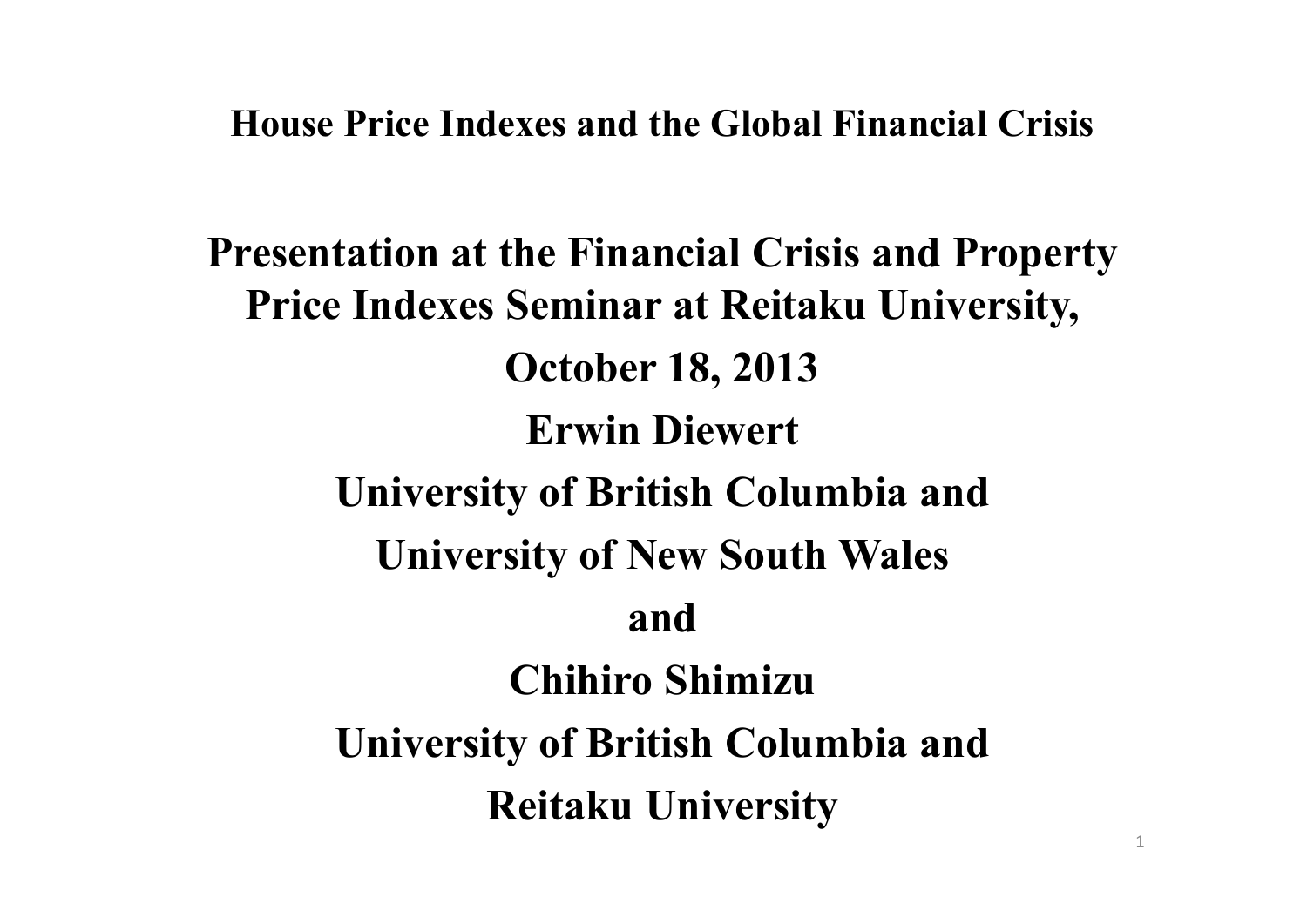# **Introduction**

- **The European statistical agency, Eurostat, has recently published a Residential Property Price Index (RPPI) Handbook.**
- **This book describes some of the problems associated with constructing price indexes for residential house prices and gives advice on methods that could be used in order to construct house price indexes.**
- **Why is this important? The Global Financial Crisis has several causes but a main cause was a housing bubble in the U.S. which led banks to make mortgage loans that were based on the assumption that house prices were not rising unusually quickly.**
- **If accurate regional house price indexes for the U.S. would have been widely available to the public, it is unlikely that so many bad housing loans would have been made and perhaps the Global Financial Crisis could have been averted.**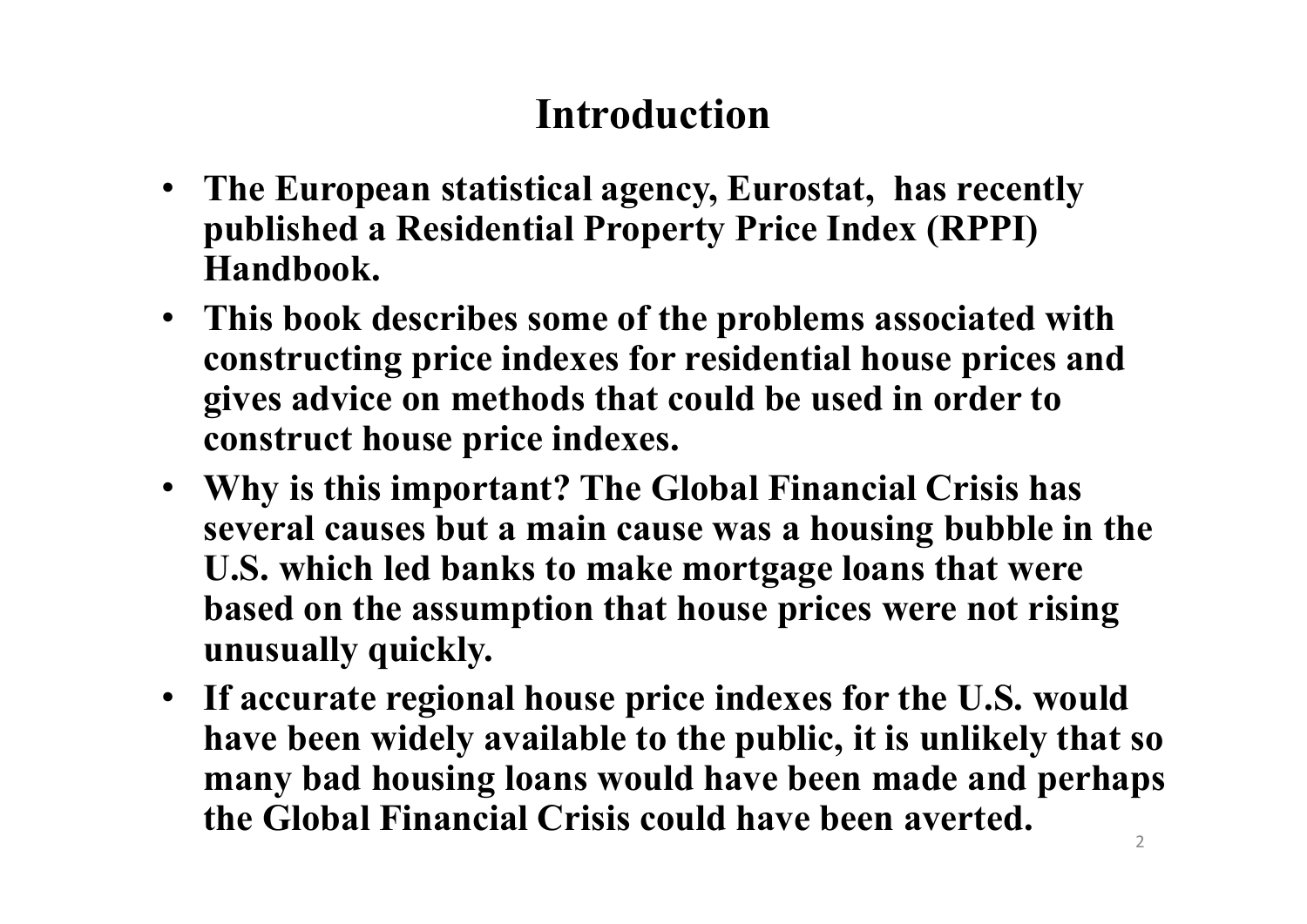### **Why Have National Statistical Agencies not Published Official Property Price Indexes?**

- **It is very difficult to construct accurate house price indexes (we will explain why this is the case below) and so statistical agencies have been reluctant to allocate their scarce resources to the construction of indexes where there has not been international agreement on how exactly to construct such an index;**
- **House prices by themselves do not occupy an important position in the major statistics that countries construct; i.e., house price indexes do not appear directly in either the Consumer Price Index or in the main components of GDP.**

**But House Price Indexes do play a role in the SNA:**

- **In the Balance Sheet Accounts as part of constructing real wealth measures and**
- **As part of the treatment of Owner Occupied Housing.**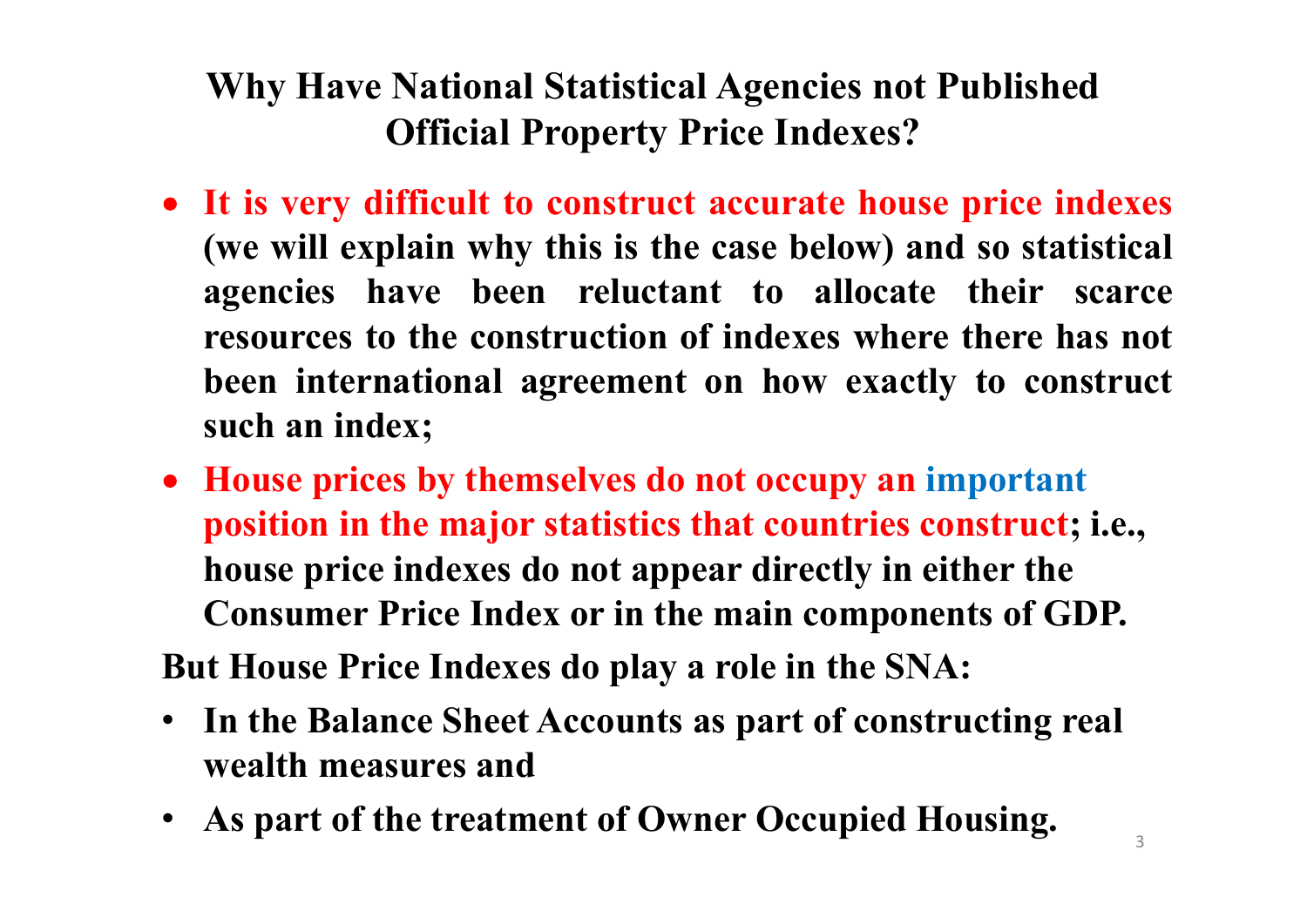# **OOH and House Price Indexes**

- **Current CPI practise either ignores owner occupied housing or prices it according to what the rental value of the house is.**
- **The first alternative is not very satisfactory and while the second alternative understates the true opportunity cost of owning a very expensive house and using its services.**
- **The true opportunity cost of using the services of an owned house is the** *maximum* **of what the owner could rent the house for and the financial user cost of the capital that is tied up in the house.**
- **For less expensive houses, the rent is approximately equal to the user cost in most countries but for expensive houses, the rent is only about one half of the corresponding user cost.**
- **Thus in order to calculate the true opportunity cost of using the services of an owned house, we need to construct accurate house price indexes in order to construct user costs and opportunity costs.**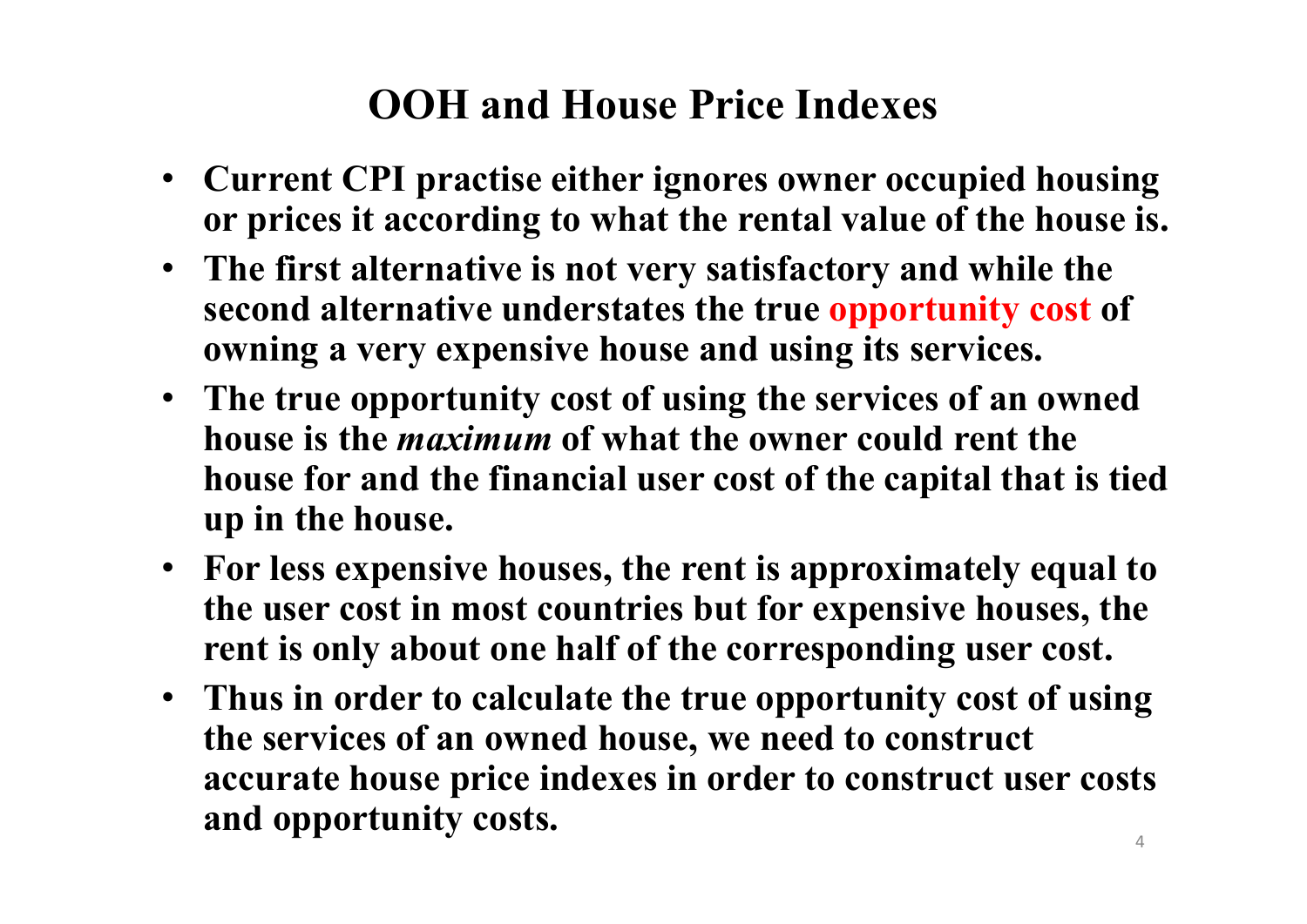### **Private Sector Companies do Construct House Price Indexes**

- **The problem with these privately provided indexes is that they use different methodologies of varying quality and they are typically not comparable within and across countries.**
- **This heterogeneity explains why Eurostat funded the production of a Handbook that outlines various measurement methodologies and provides some guidance to countries who will probably produce official house price indexes in the near future.**
- **Japan is one such country which will produce an official Residential Property Price Index in the future.**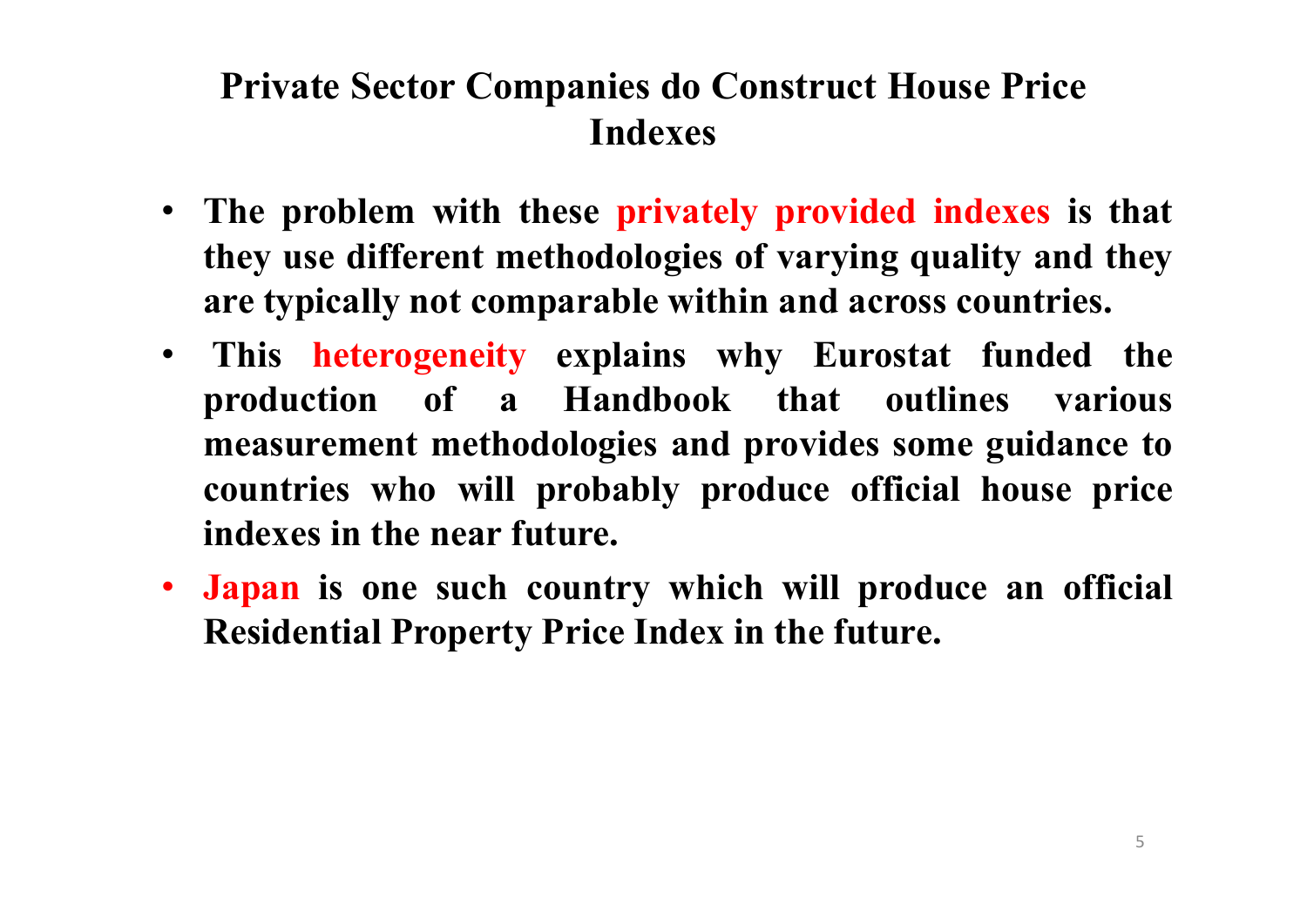# **Why is it so difficult to construct house price indexes?**

- **How are price indexes are formed for "normal" commodities like say a can of soup?**
- **The basic** " **matched model" methodology collects prices on the same item (sold in the same location) at two different points in time and then forms a relative price with these matched prices.**
- **These price relatives are then aggregated over say several varieties of soup and this possibly weighted average of the soup price ratios is then a soup price index.**
- **The problem with constructing a price index for house sales in a given area is that the houses that transact in two different periods are generally** *different* **and thus the usual "matched model" methodology that is a basic building block in the construction of a price index cannot be applied.**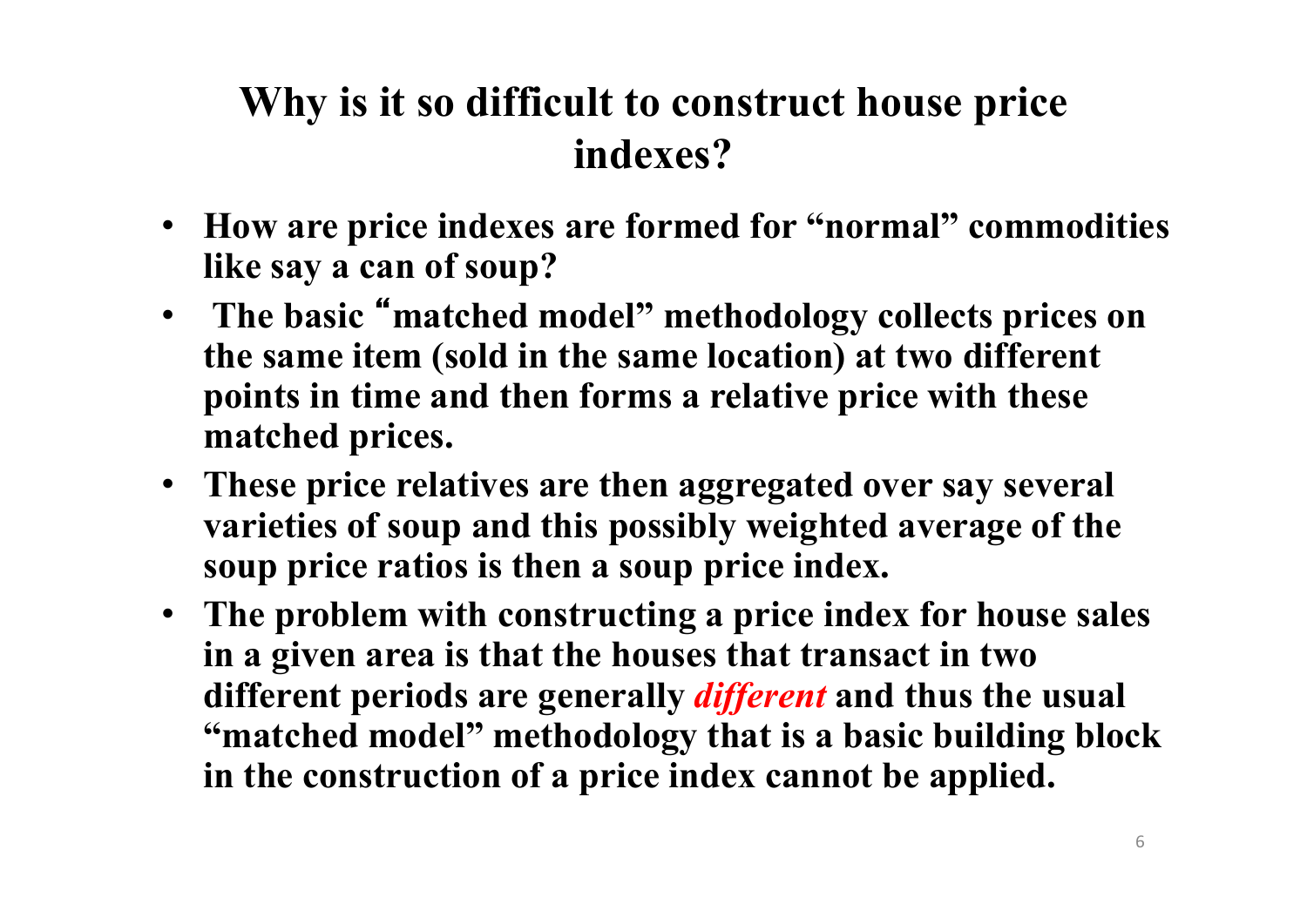## **The Repeat Sales Method**

- **This method looks only at houses that sold in both of the periods under consideration and so at first glance, it appears that this method solves the lack of matching problem.**
- **Unfortunately, the same house at different points in time is not really the same house: in the time between the two sales, the house has depreciated (and hence is less valuable) and it may have undergone some renovations.**
- **Thus the repeat sales method generally has a (small) downward bias that will grow as the time between sales grows.**
- **Another problem is that data on repeat sales may be very sparse and hence lead to index volatility.**
- **Finally, there are problems with very quick repeat sales (the property flipping problem) and with the fact that the historical index values change as new data become available.**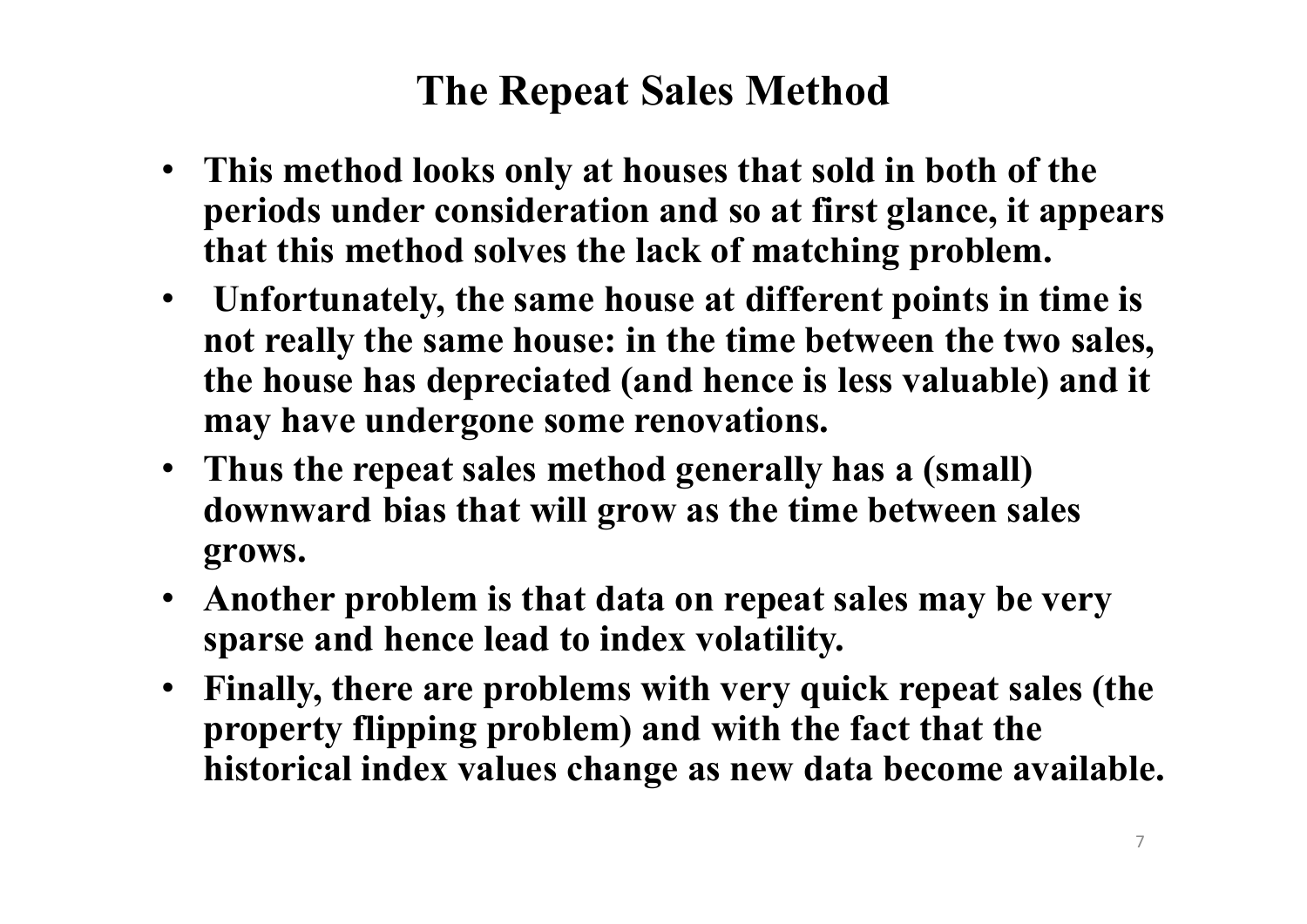### **Methods that Rely on Housing Characteristics Information**

**The first step is to determine what are the important price determining characteristics of a house. The main characteristics are:**

- **The age of the house;**
- **The size of the land area of the house in square meters;**
- **The size of the structure in square meters of floor space;**
- **The type of structure (detached house, apartment, wood**  $\bullet$ **construction) and**
- **The location of the house (which determines its access to amenities)**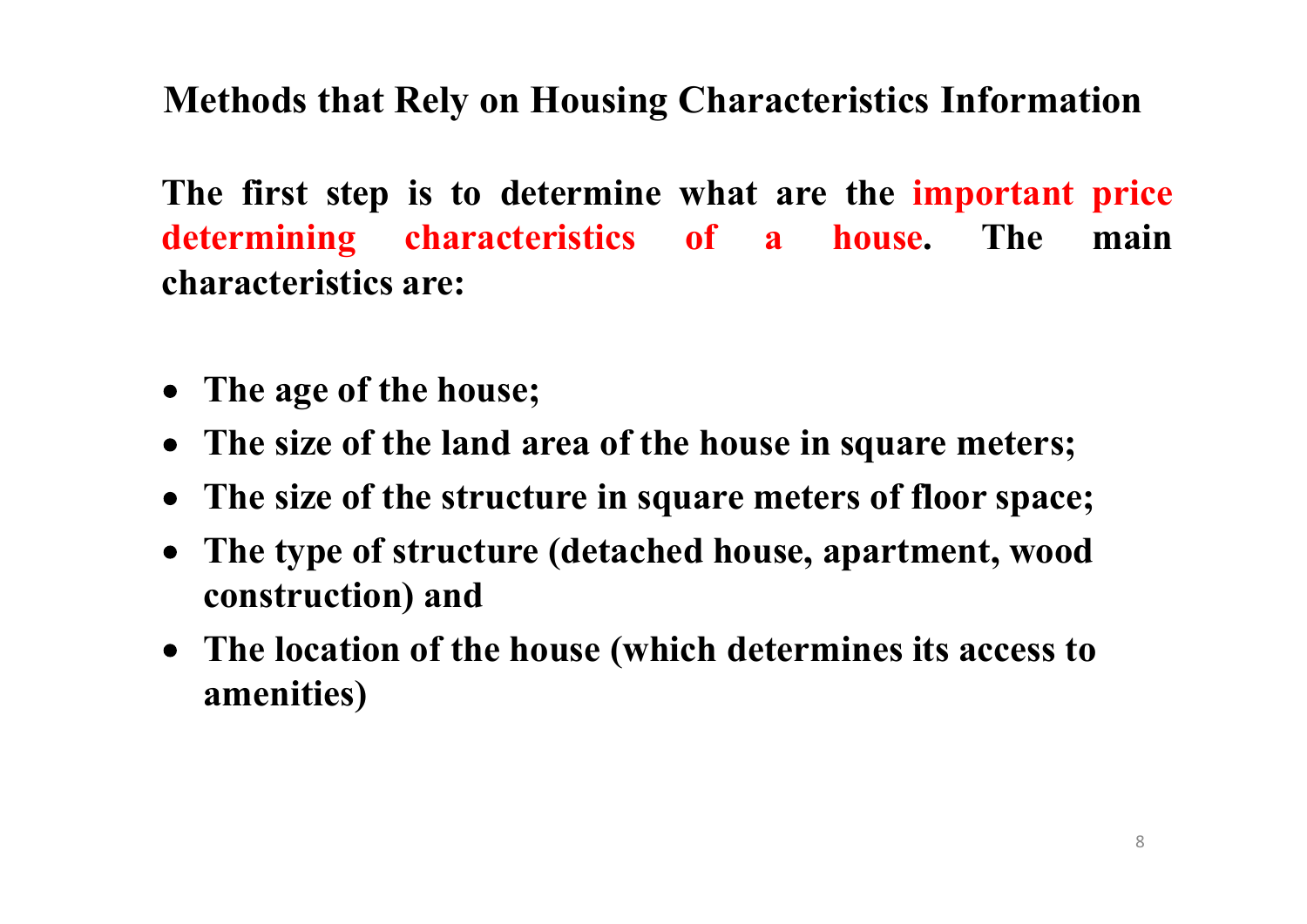**Two Methods Relying on Characteristics Information**

#### **The two methods are:**

- **Stratification methods. House price sales are grouped into cells where the main characteristics of the houses in the cell are approximately similar. This method usually fails due to sparse cell data.**
- **Hedonic regression methods. Here the selling price of a house is set equal to a function of the characteristics listed on the previous slide (and other characteristics as well) plus an error term.**
- **The RPPI Handbook explains how the above methods work and provides some empirical illustrations of the recommended methods using sales data for the small town of "A" in the Netherlands.**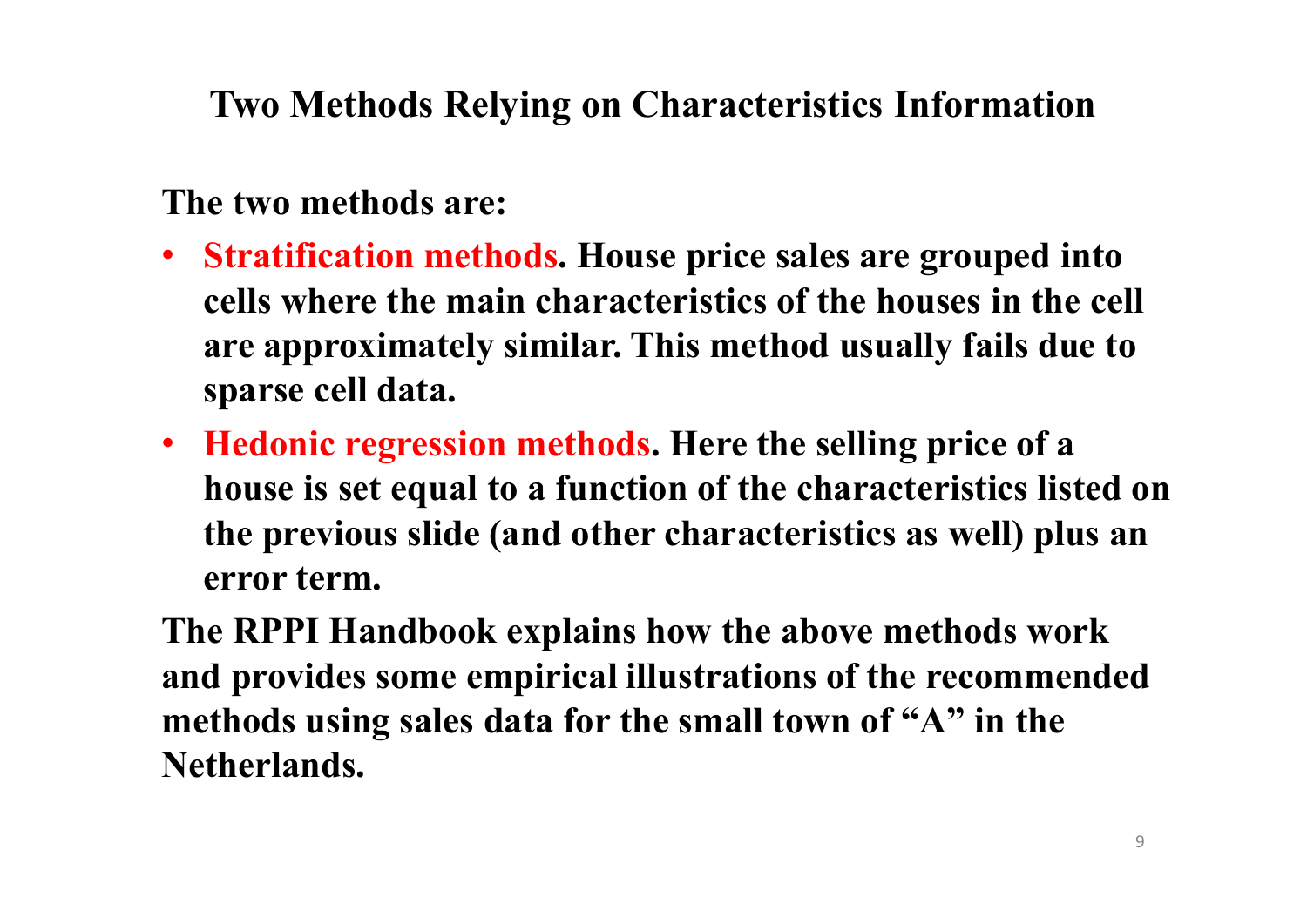### **The Problem of Decomposing Selling Prices into Land and Structure Components**

- **For some purposes (in the Balance Sheet accounts of a country and in constructing Multifactor Productivity Accounts for a country), it is necessary to have a breakdown of property sales into structure and land components.**
- **This turns out to be a very difficult problem but the RPPI Handbook worked out a useful methodology and applied it to the town of "A".**
- **Diewert and Shimizu have also applied this methodology to Tokyo residential house sales starting at Quarter 1 of 2000 and ending in Quarter 4 of 2010.**
- **I will conclude my talk by describing our methodology and the results of our hedonic regressions for Tokyo.**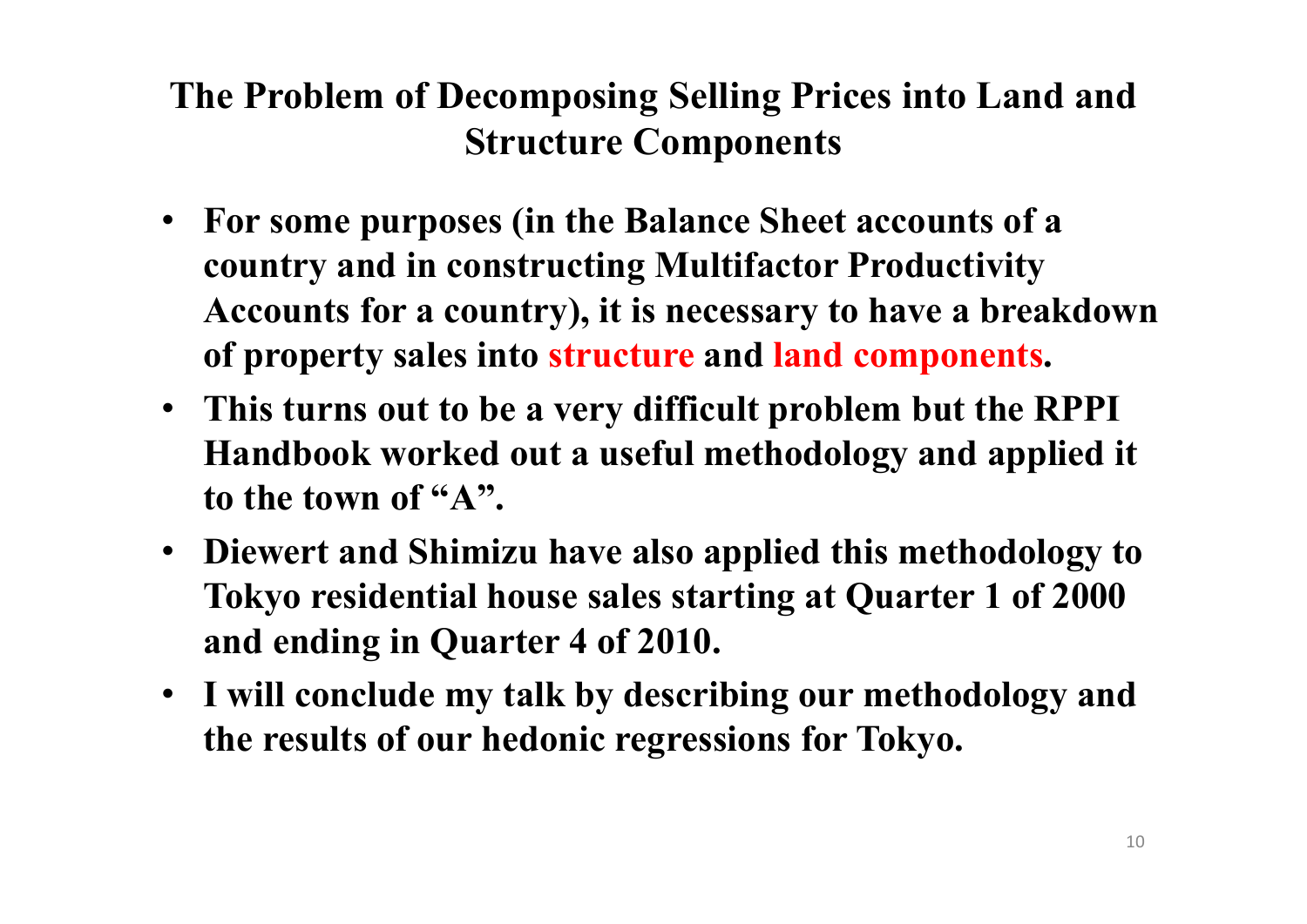# **The Tokyo Data**

- **Our data on sales of residential houses in Tokyo was not dense enough for us to implement our basic model for individual neighbourhoods (or Wards) of Tokyo so we used Ward dummy variables to take into account neighbourhood effects on the price of land.**
- **In the** *RPPI Handbook***, it was found that information on the sales price of a house in the town of "A" along with information on the lot area, the structure area and the age of the structure was sufficient to explain about 85% of the variation in house prices. (These are the basic characteristics).**
- **In our work with the Tokyo data, the basic** *RPPI* **model was extended to include other house characteristics. These extra characteristics were added as spline variables in order to achieve a better description of the data.**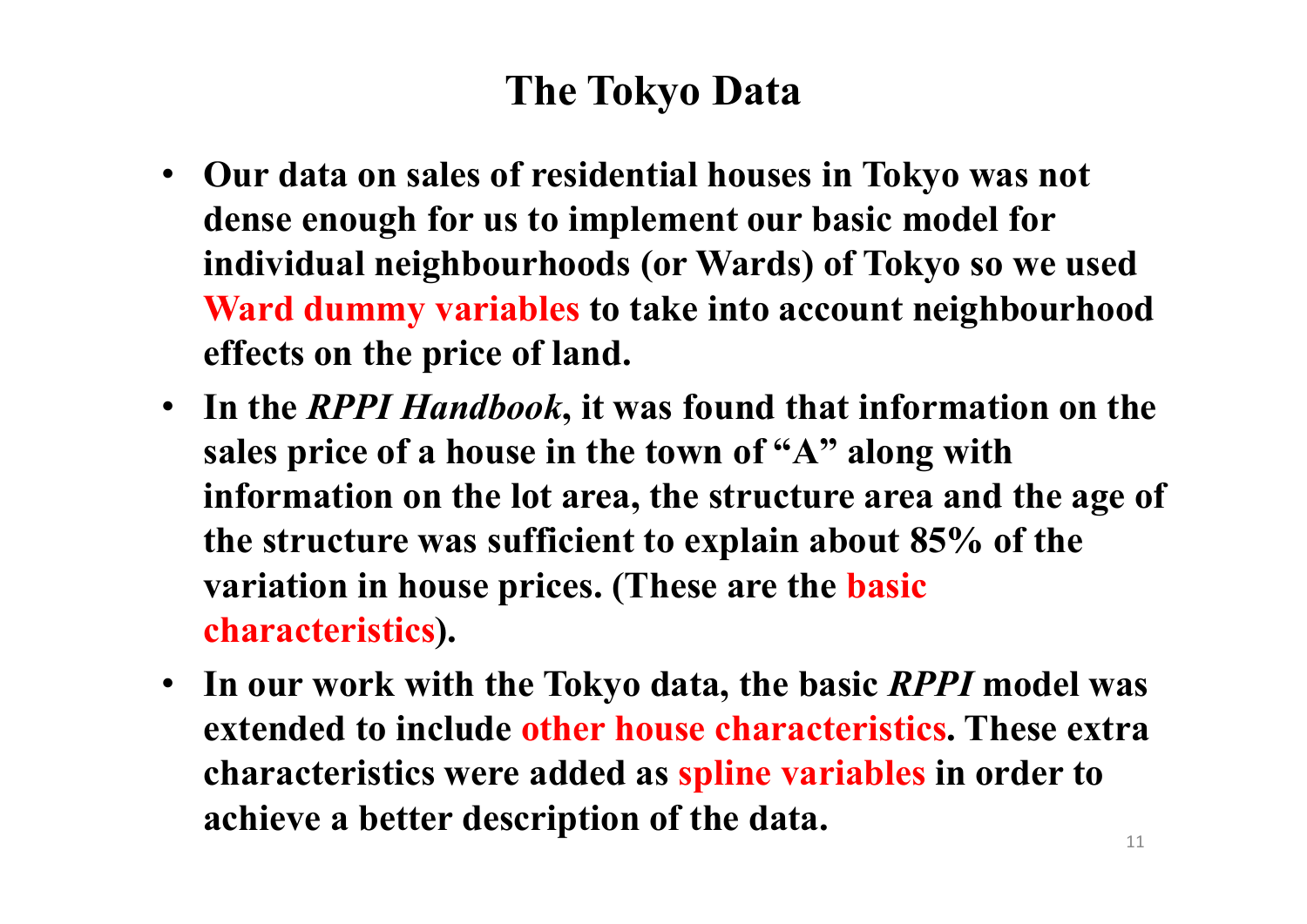# **The Tokyo Data: the Characteristics Used**

- **V = The value of the sale of the house in 10,000,000 Yen;**
- **S = Structure area (floor space area) in units of 100 meters squared;**
- **L = Lot area in units of 100 meters squared;**
- **A = Approximate age of the structure in years;**
- **NB = Number of bedrooms;**
- **WI = Width of the lot in meters;**
- **TW = Walking time in minutes to the nearest subway station;**
- **TT = Subway running time in minutes to the Tokyo station from the nearest station during the day (not early morning or night).**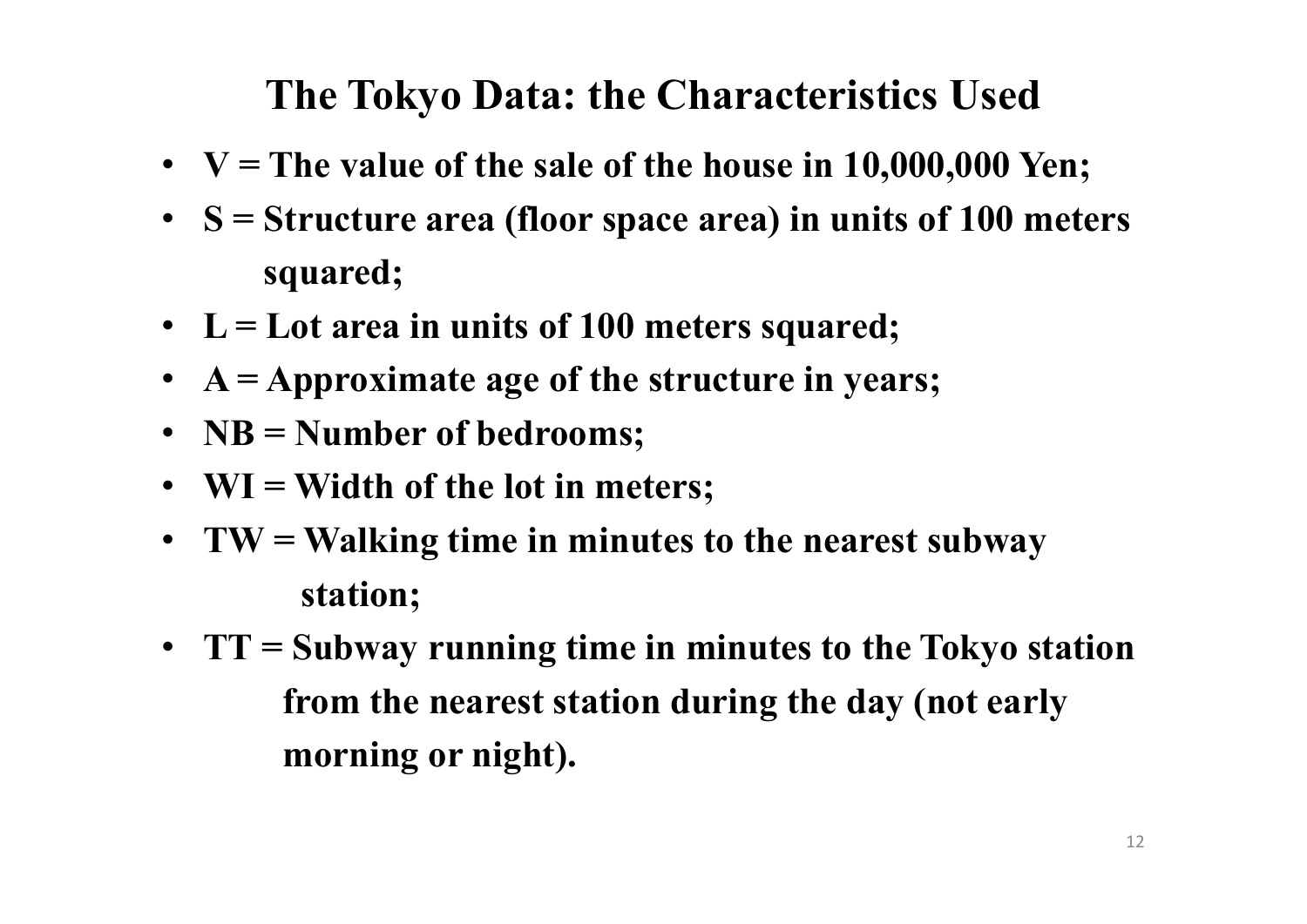### **The Data**

• **There were a total of 5578 observations (after range deletions) in our sample of sales of single family houses in the Tokyo area over the 44 quarters covering 2000-2010.**

**Table 1: Descriptive Statistics for the Variables**

| <b>Name</b> | No. of Obs. | <b>Mean</b> | <b>Std. Dev</b> | <b>Minimum</b>   | <b>Maximum</b> |
|-------------|-------------|-------------|-----------------|------------------|----------------|
| V           | 5578        | 6.2310      | 2.95420         | 2.0500           | 20             |
| S           | 5578        | 1.0961      | 0.36255         | 0.5012           | 2.4789         |
| L           | 5578        | 1.0283      | 0.42538         | 0.5001           | 2.4977         |
| A           | 5578        | 14.689      | 8.91460         | 2.0140           | 49.7230        |
| <b>NB</b>   | 5578        | 3.9518      | 1.04090         | $\boldsymbol{2}$ | 8              |
| WI          | 5578        | 4.6987      | 1.26090         | 2.5              | 9              |
| TW          | 5578        | 9.9295      | 4.48510         | $\overline{2}$   | 29             |
| <b>TT</b>   | 5578        | 31.677      | 7.55220         | 4                | 48             |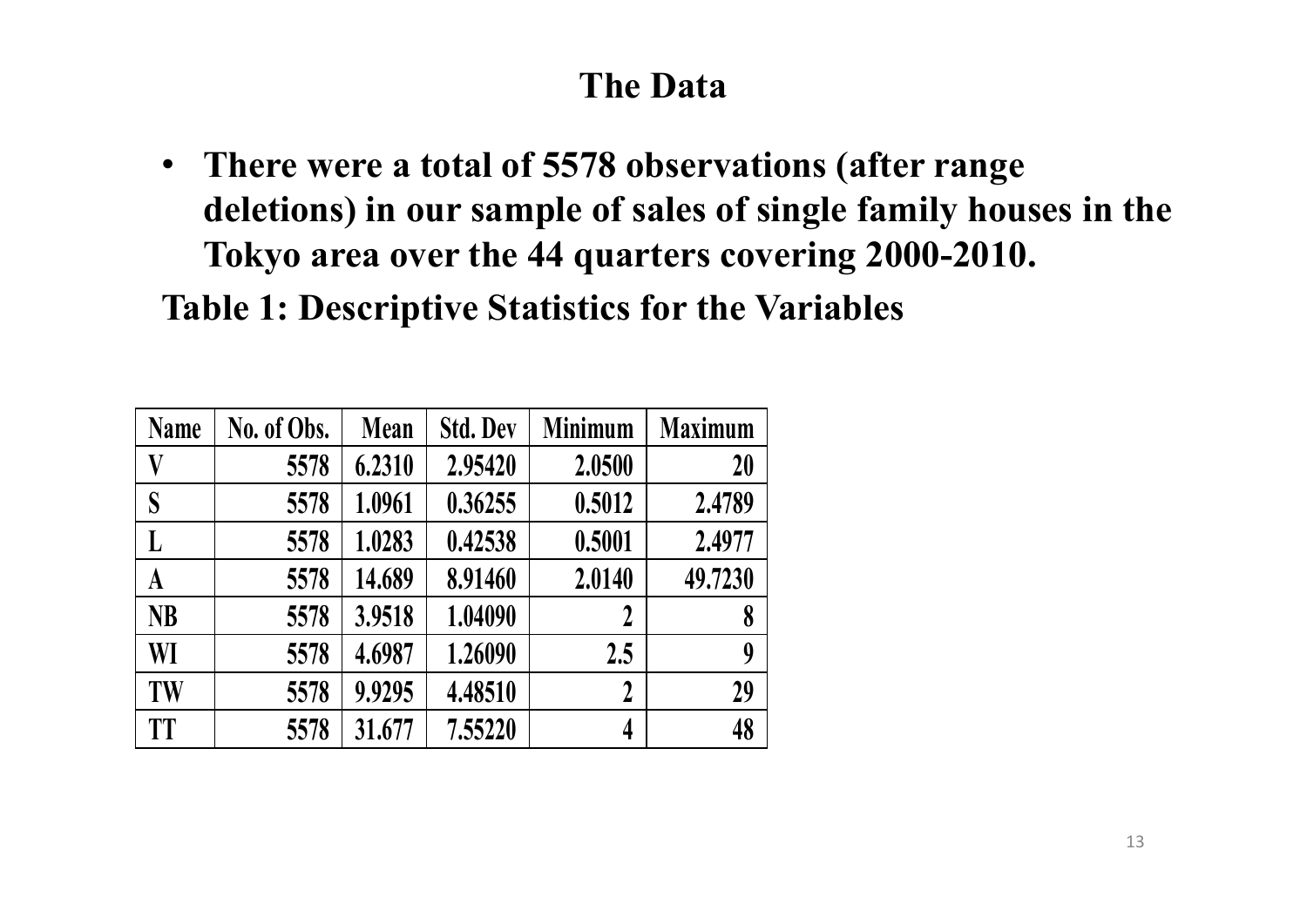### **The Data (cont)**

- **We deleted 9.2 per cent of the observations because they fell outside our range limits for the variables V, L, S, A, NB and W.**
- **It is risky to estimate hedonic regression models over wide ranges when observations are sparse at the beginning and end of the range of each variable.**
- **The a priori range limits for these variables were as follows:**  $2 \le V \le 20$ ;  $0.5 \le S \le 2.5$ ;  $0.5 \le V \le 2.5$ ;  $1 \le A \le 50$ ;  $: 2 \le NB \le 2.5$  $8: 2.5 \le W \le 9.$
- **In order to eliminate the multicollinearity problem between the lot size L and floor space area S for an individual house, we assumed that the value of a new structure in any quarter was proportional to a Construction Cost Price Index for Tokyo.**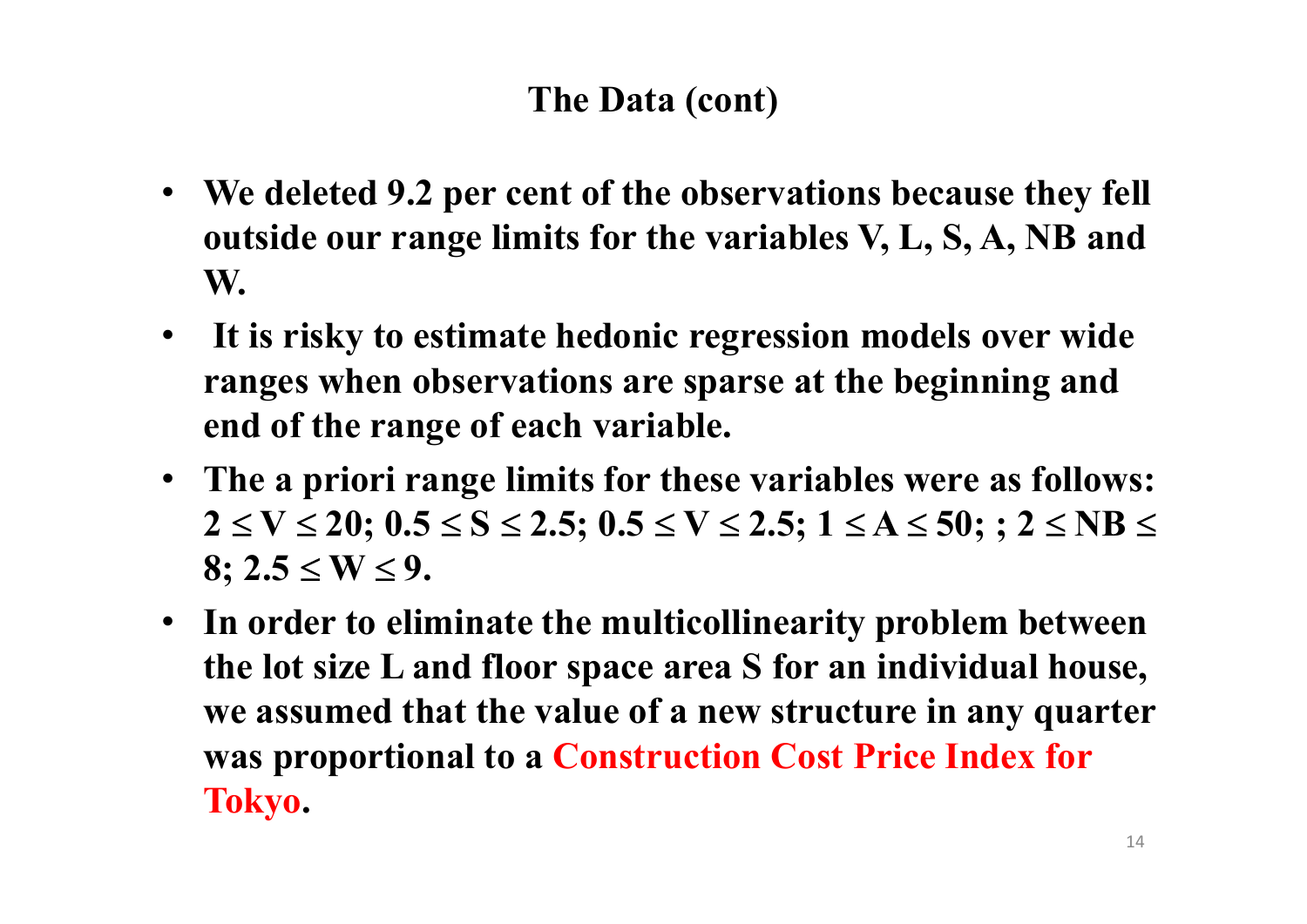#### **The Data (cont)**

- **In addition to having the information listed in Table 1 on residential houses sold in Tokyo over 2000-2010, we also had the address for each transaction.**
- **We used this information in order to allocate each sale into one of 21 Wards for the Tokyo area.**
- **We constructed Ward dummy variables and made use of these variables in most of our regressions as locational explanatory variables.**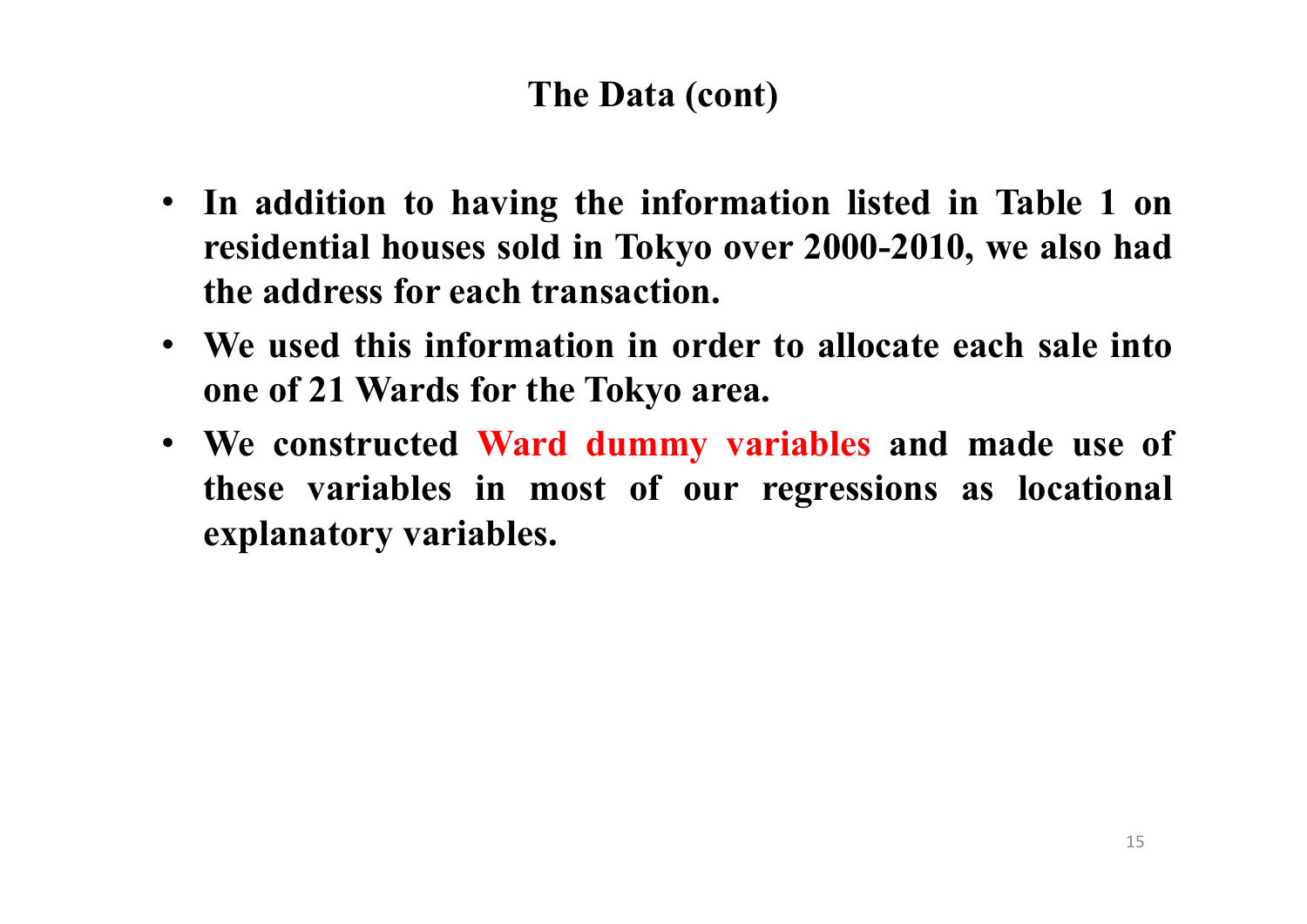#### **The Basic Builder's Model**

**Consider the following hedonic regression model for quarter t:**

(2) 
$$
V_{\text{tn}} = \alpha_t L_{\text{tn}} + \beta_t (1 - \delta_t A_{\text{tn}}) S_{\text{tn}} + \varepsilon_{\text{tn}}
$$
; t = 1,...,44; n = 1,...,N(t)

where the parameter  $\delta_{\rm t}$  reflects the *net depreciation rate* as the  ${\bf s}$  tructure ages one additional year, the parameter  ${\bf \alpha_t}$  is the price **of** land in Tokyo in quarter **t** and  $\beta_t$  is the price of a new **structure in period t. Note that we are assuming straight line depreciation here. To eliminate the multicollinearity problem, we combined all of the 44 quarterly regressions into a single regression and also used our exogenous price of new** construction,  $p_{Ct}$  (Note that the  $\beta_t$  have been replaced by  $\beta p_{Ct}$ ):

(3) 
$$
V_{tn} = \alpha_t L_{tn} + \beta p_{Ct} (1 - \delta A_{tn}) S_{tn} + \varepsilon_{tn}
$$
; t = 1,...,44; n = 1,...,N(t)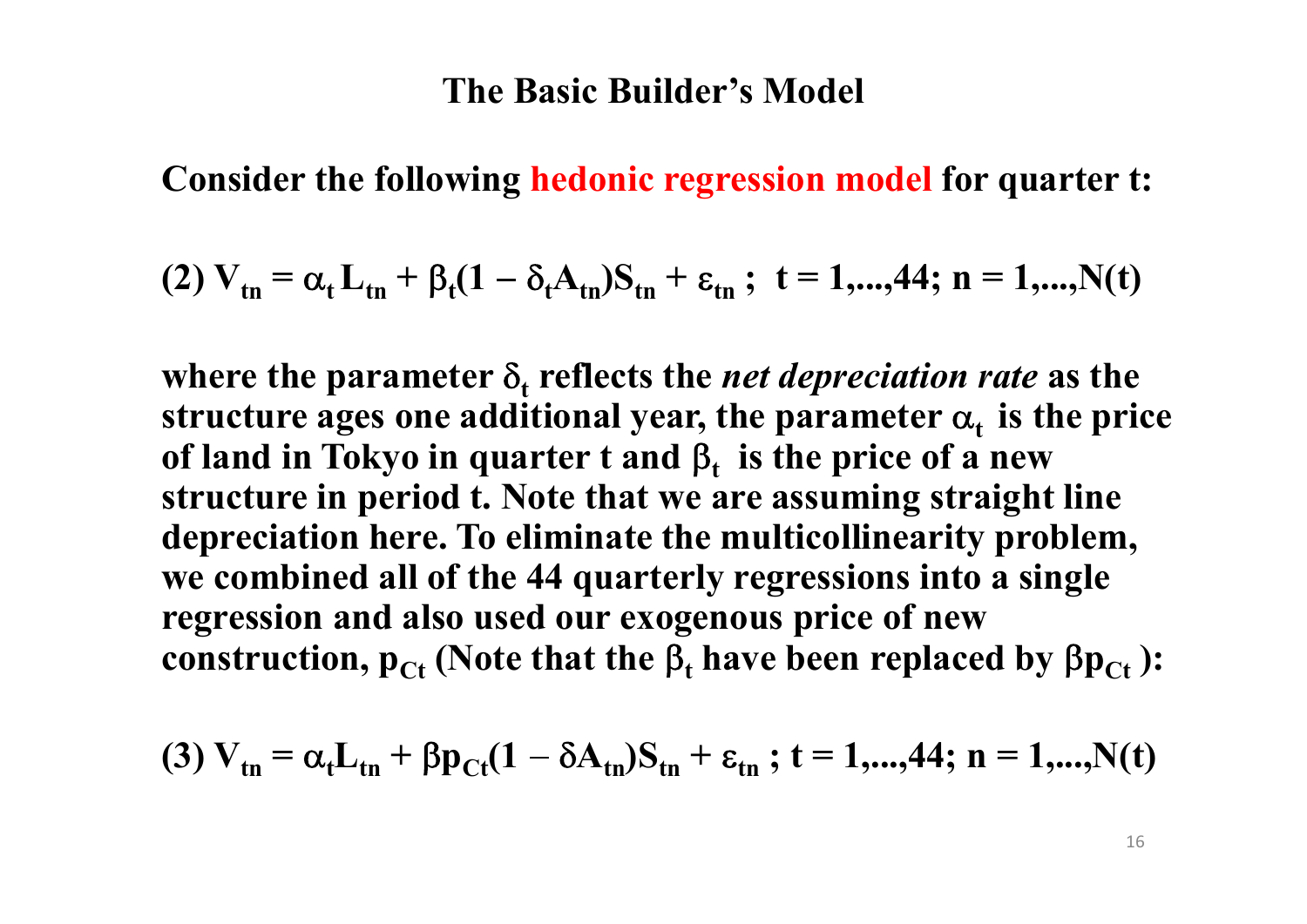**The Multicollinearity Problem Illustrated: Figure 9.1 from the RPPI Handbook: The Price of Land PL1 , the Price of Structures PS1 , the Overall Fisher House Price Index P<sup>1</sup> and the Fisher Hedonic Imputation House Price Index P**HIF



17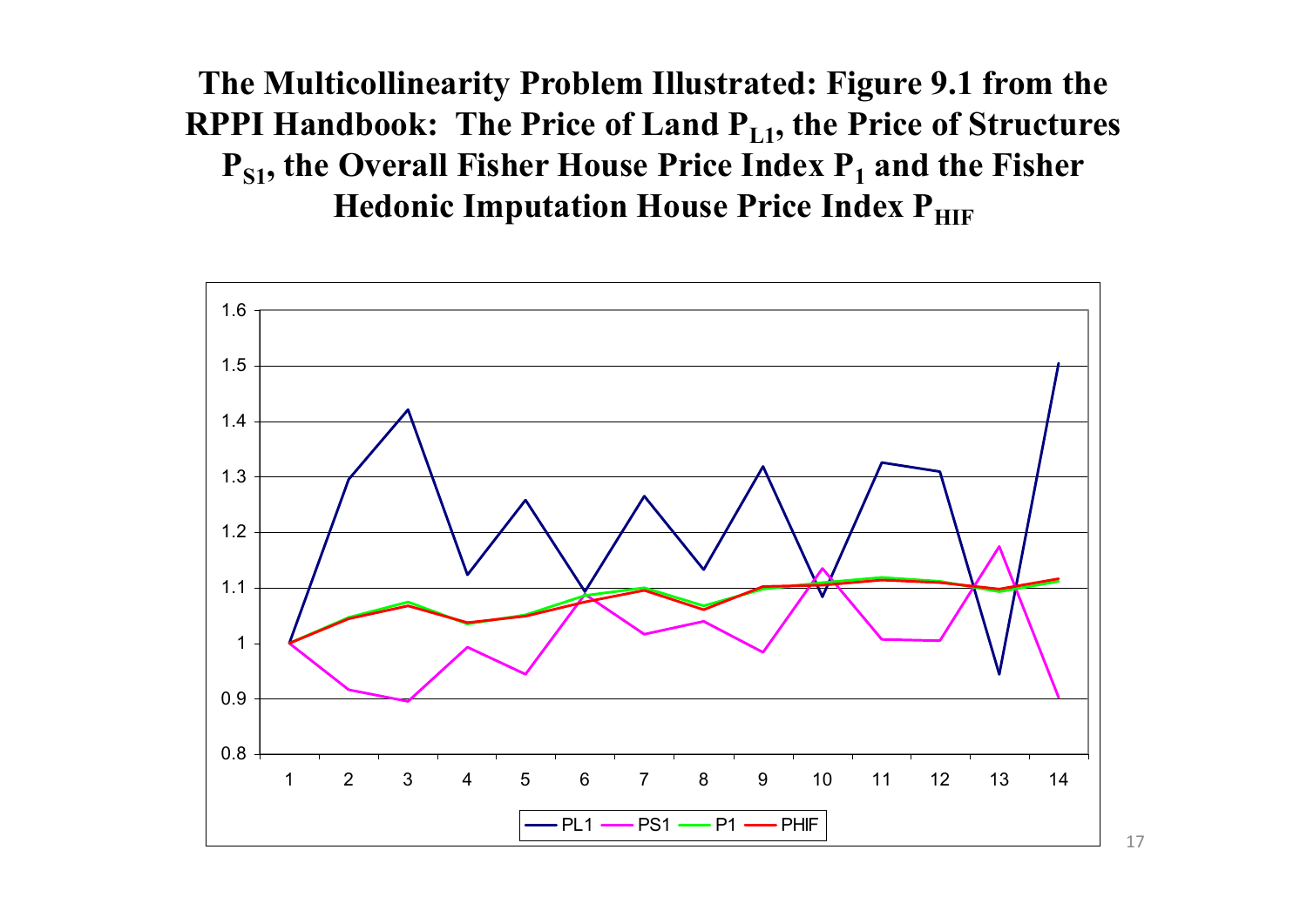#### **The Basic Builder's Model: Results**

- **For the model defined by equations (3), we have 5578 degrees of** freedom to estimate 44 land price parameters  $\alpha_t$ , one structure **price** parameter  $\beta$  that determines the level of prices over our **sample period and one annual straight line depreciation rate**  $\beta$  **parameter**  $\delta$ , **a** total of 46 parameters.
- **The R<sup>2</sup> for the resulting nonlinear regression model was only 0.5704.**
- **Thus the simple Builder** ' **s Model defined by (3) was not as satisfactory as was the corresponding Builder** ' **s Model for the small town of "A" in the Netherlands where the R<sup>2</sup> was 0.8703 using the same information on characteristics of the house and lot.**
- **In the case of the town of "A" , the structures were all much the same and all houses in the town had access to basically the same amenities. The situation in the huge city of Tokyo is very different: different neighborhoods have access to very different amenities and so we would expect substantial variations in the price of land across the various neighborhoods.**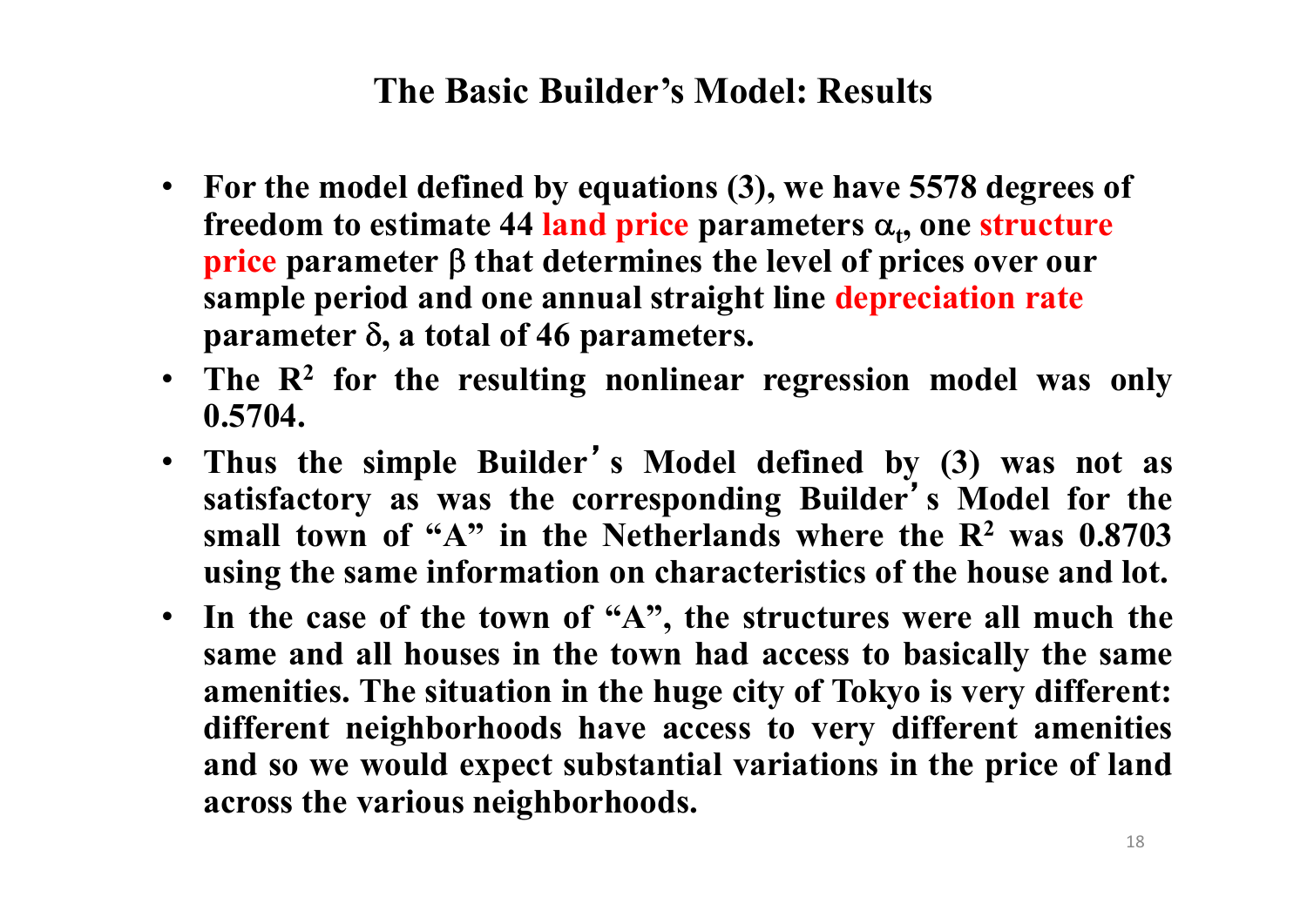**The Basic Builder's Model with Ward Dummy Variables**

- **In order to take into account possible neighbourhood effects on the price of land, we introduced** *ward dummy variables***, DW,tn,j , into the hedonic regression (3).**
- **We now modify the model defined by (3) to allow the** *level* **of land prices to differ across the 21 Wards of Tokyo:**

(5) 
$$
V_{tn} = \alpha_t (\sum_{j=1}^{21} \omega_j D_{W,tn,j}) L_{tn} + \beta p_{Ct} (1 - \delta A_{tn}) S_{tn} + \varepsilon_{tn} ;
$$
  
\n $t = 1,...,44; n = 1,...,N(t).$ 

- **It can be seen that we have added an additional 21** *ward relative land value parameters,*  $\omega_1, ..., \omega_{21}$ , to the model defined **by (3). We call the model defined by (5) and (6) Model 1.**
- **However, not all parameters can be identified so we impose the following normalization on the parameters:**

**(6)**  $\omega_{10} \equiv 1$ .

• **The tenth ward, Setagay, has the most transactions in our sample (1158 transactions over the sample period).**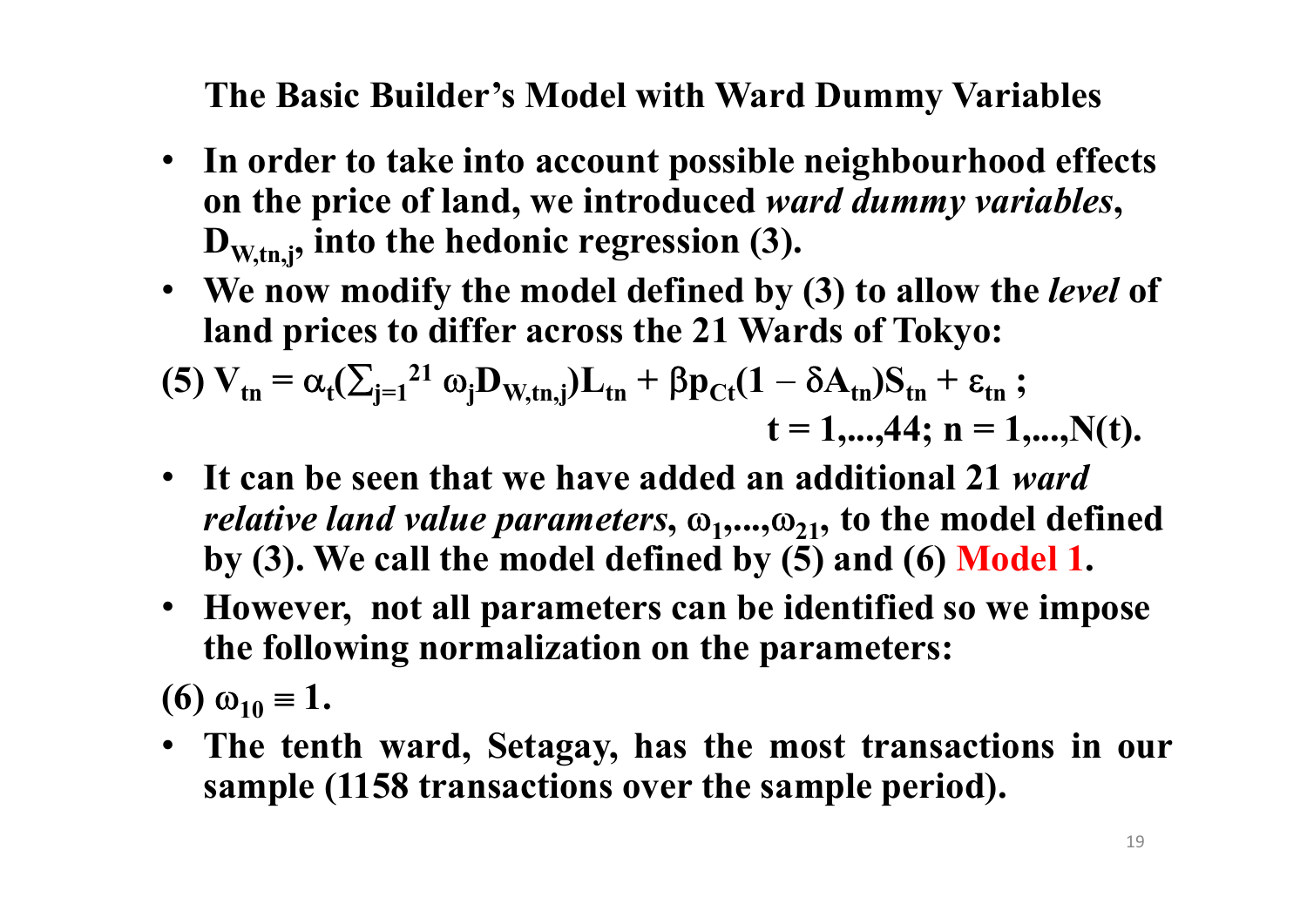**The Basic Builder's Model with Ward Dummy Variables: Results**

- **The R<sup>2</sup> for this model turned out to be 0.8168 and the log likelihood (LL) was 9233.0, a huge increase of 2270.6 over the LL of the model defined by (3).**
- **Thus the Ward variables are very significant determinants of Tokyo house prices.**
- **Note that we used only four characteristics for each house sale: the land area L, the structure area S, the age of the structure A and its Ward location.**
- **However, we also required an exogenous house construction price index to implement our method.**
- **We will omit the details on how the results of the hedonic regression (5) were used to construct separate land and structure price indexes. Chained Fisher indexes were used to aggregate the land and structure components into an overall house price index. The following Chart plots these indexes.**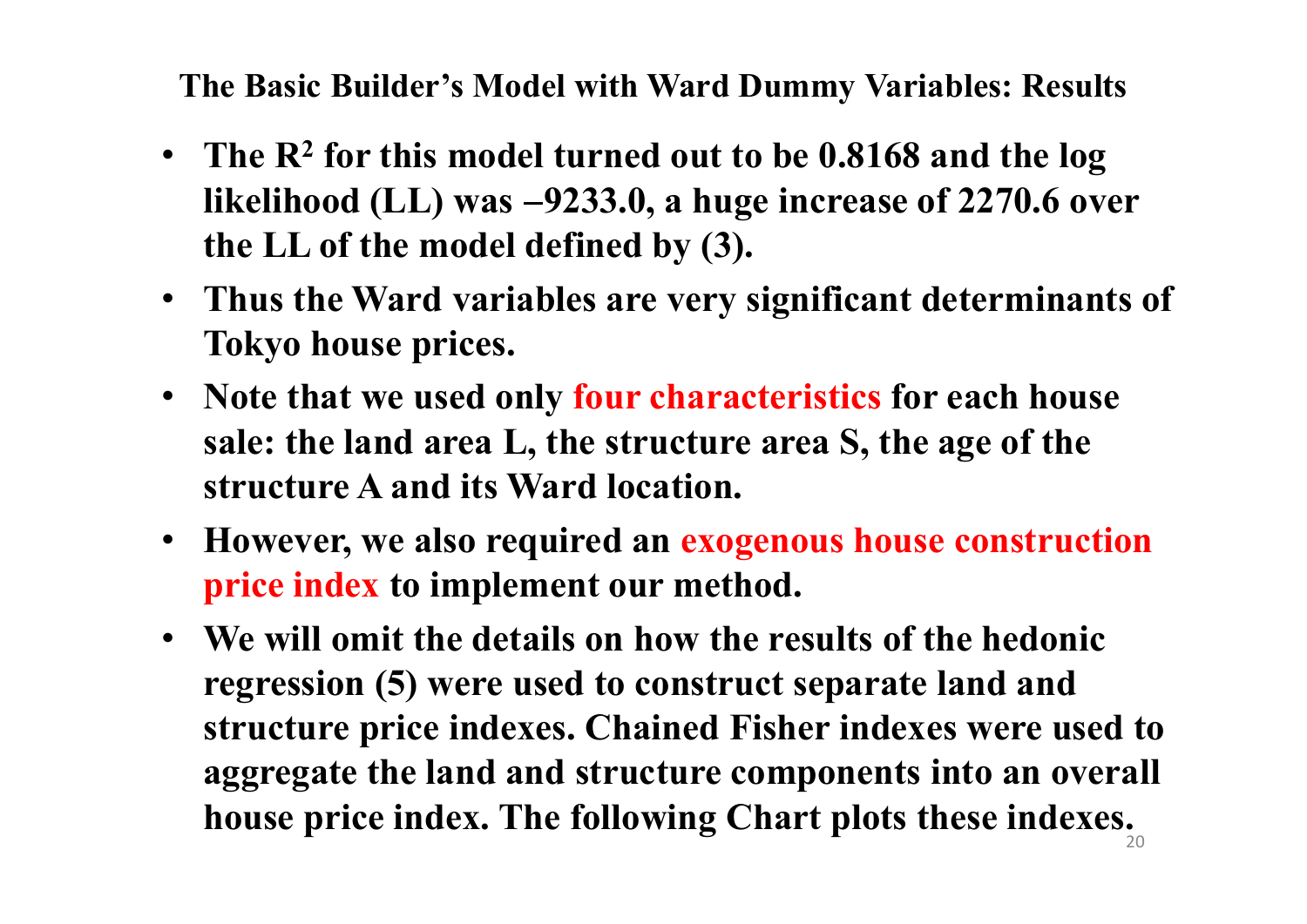**The Basic Builder's Model with Ward Dummy Variables: Results**

- **The overall Model 1 house price index P1t as well as the land and structure price indexes PL1t and PS1t for Tokyo are graphed in Chart 1.**
- **We have also computed the quarterly mean and median house prices transacted in each quarter.**

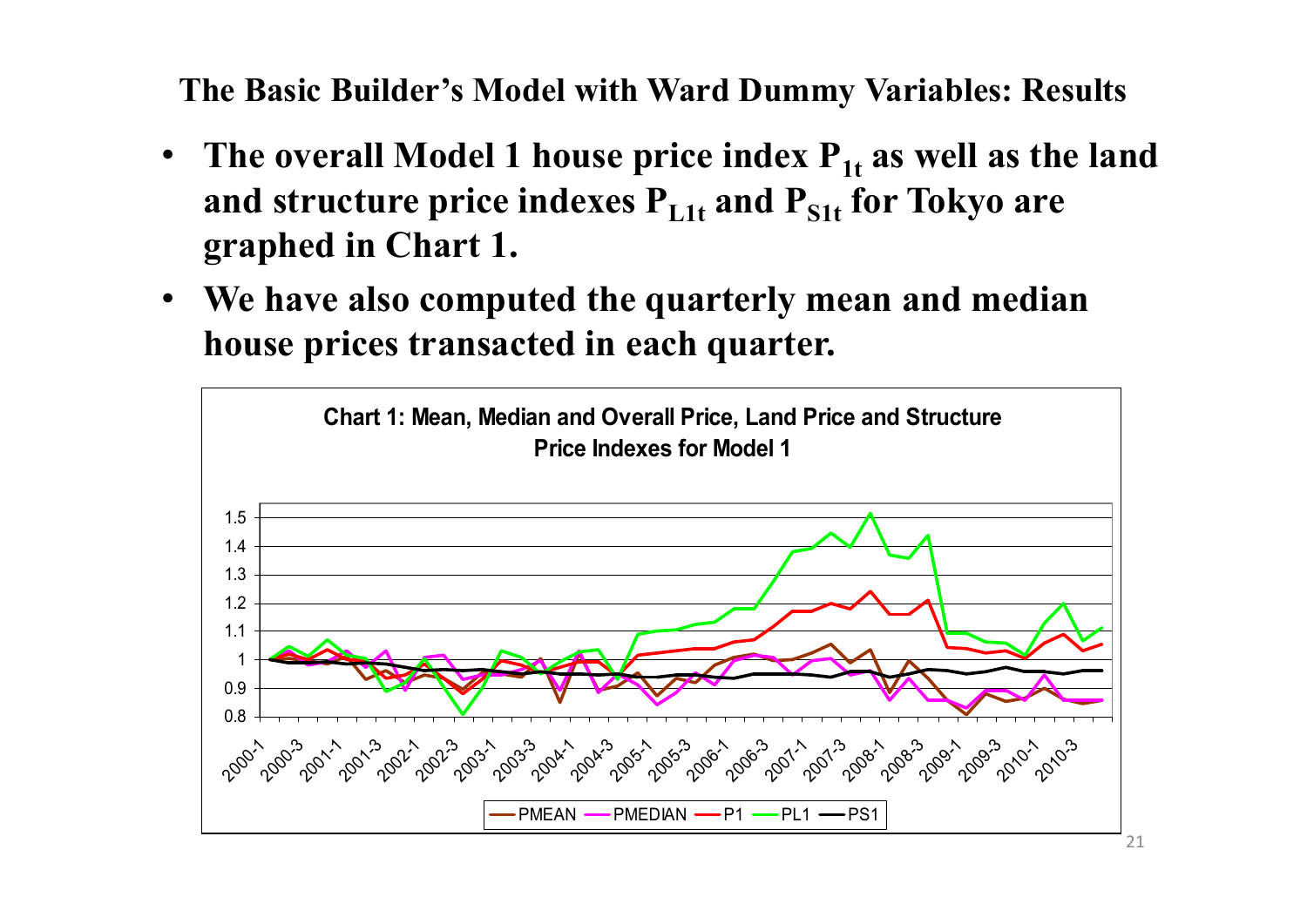## **Discussion of Model 1 Results**

- **The mean and median price indexes were plotted on the previous chart. (Brown and purple lines).**
- **Our preferred hedonic index is the red line and it lies well above the mean and median price lines.**
- **Our overall index (the red line) is a weighted average of the structure price index (the black line which is equal to a constant times the official residential house price construction index for Tokyo) and the green line which is our estimated residential land price index for Tokyo.**
- **In our recent paper, "Residential Property Price Indexes for Tokyo" , we estimate 4 more hedonic regression models, adding additional characteristics to the previous model.**
- **Our final model is Model 5 where we estimate separate land prices for expensive and less expensive wards. The results for Model 5 are shown on the following slide.**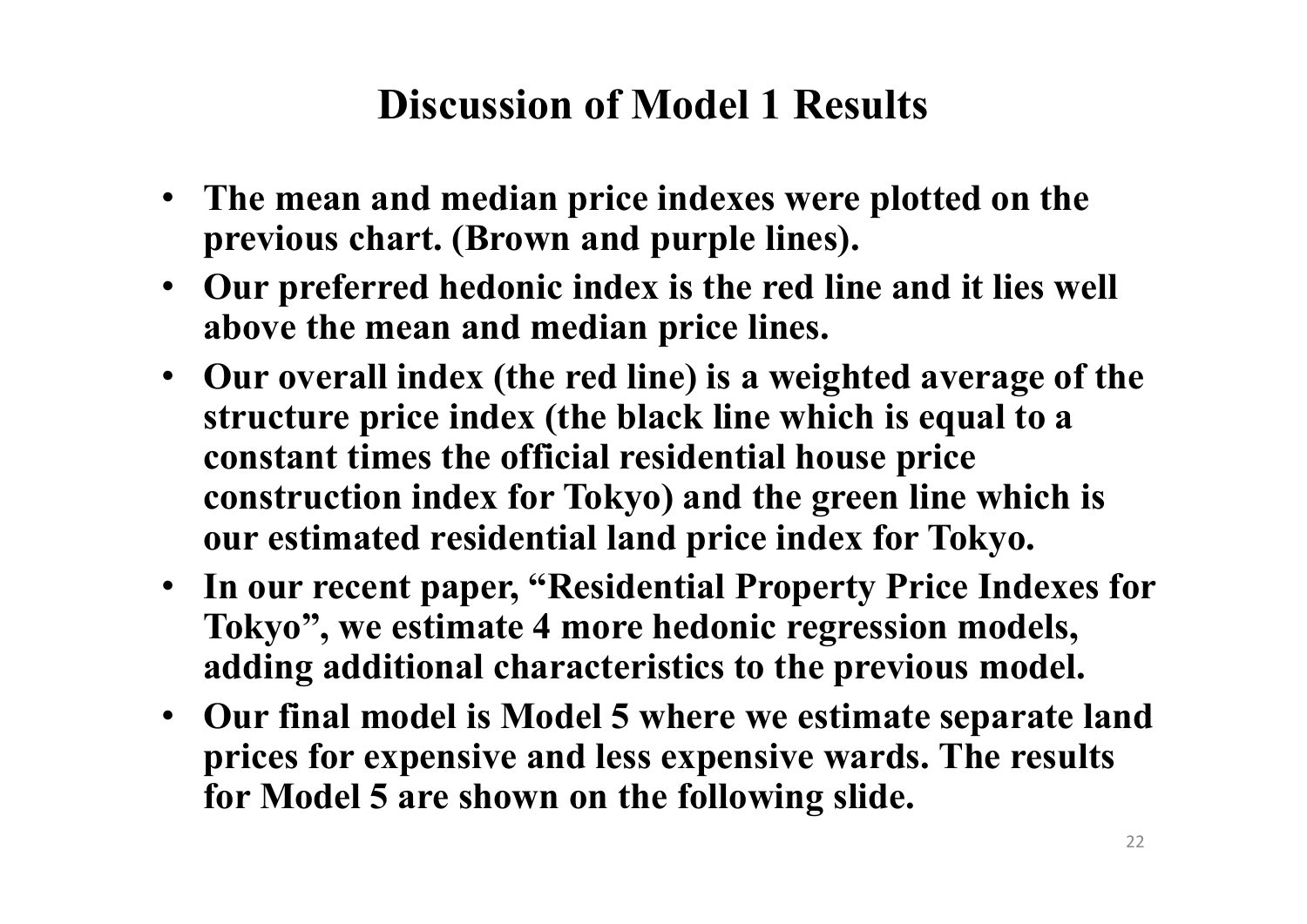**Allowing for Land and Structure Price Differences Across Wards**

- **Usually, land price movements in high end properties are more volatile than in lower end properties.**
- **It would be preferable to have separate land price parameters (the <sup>t</sup> ) for each Ward. However, we do not have enough degrees of freedom to accurately measure land price movements ward by ward. We do have a sufficient number of observations so that we can divide Wards into two groups based** on the estimated  $\omega_i$  parameters from Model 4: Group **1 Wards are those whose estimated relative land price levels j exceeded 0.75 and Group 2 Wards are those whose estimated** land price levels  $\omega_i$  were less than 0.75.
- **The following Wards were in Group 1 (the** *expensive or high end Wards***): 1-4, 7-11, 13-14. The following Wards were in Group 2 (the** *cheaper or lower end Wards***): 5, 12, 15-21. We will allow land prices to evolve over time in a completely independent manner for high and lower end Wards.**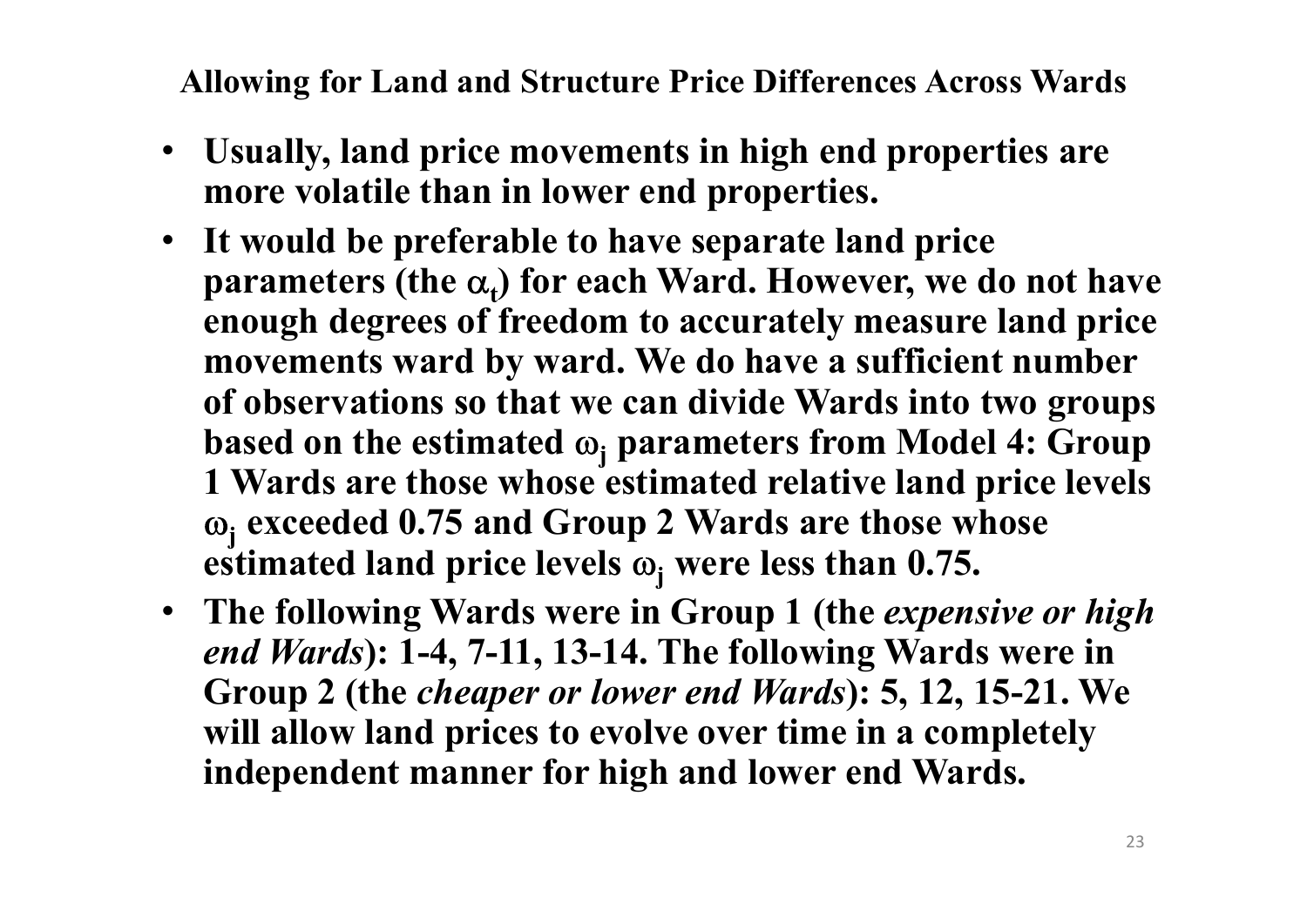### **Allowing for Land and Structure Price Differences Across Wards (cont)**

- **We also allow for separate lot size quality adjustments in the high and lower end wards.**
- **Finally, we now allow the level of structure prices to differ in high and lower end wards so that the previous structure price** level parameter  $\beta$  is now replaced by  $\beta_1$  (the level of structure **prices in high end wards) and**  $\beta_2$  **(the level of structure prices** in lower end wards). Our expectation is that  $\beta$ , will be less than  $\beta_1$  since we would expect the quality of construction to **be higher in the high end wards.**
- **Our final nonlinear hedonic regression model (Model 5) is defined by equations (38) in the paper along with the normalizations in equations (39).**
- **There are 128 unknown parameters to be estimated in Model 5.**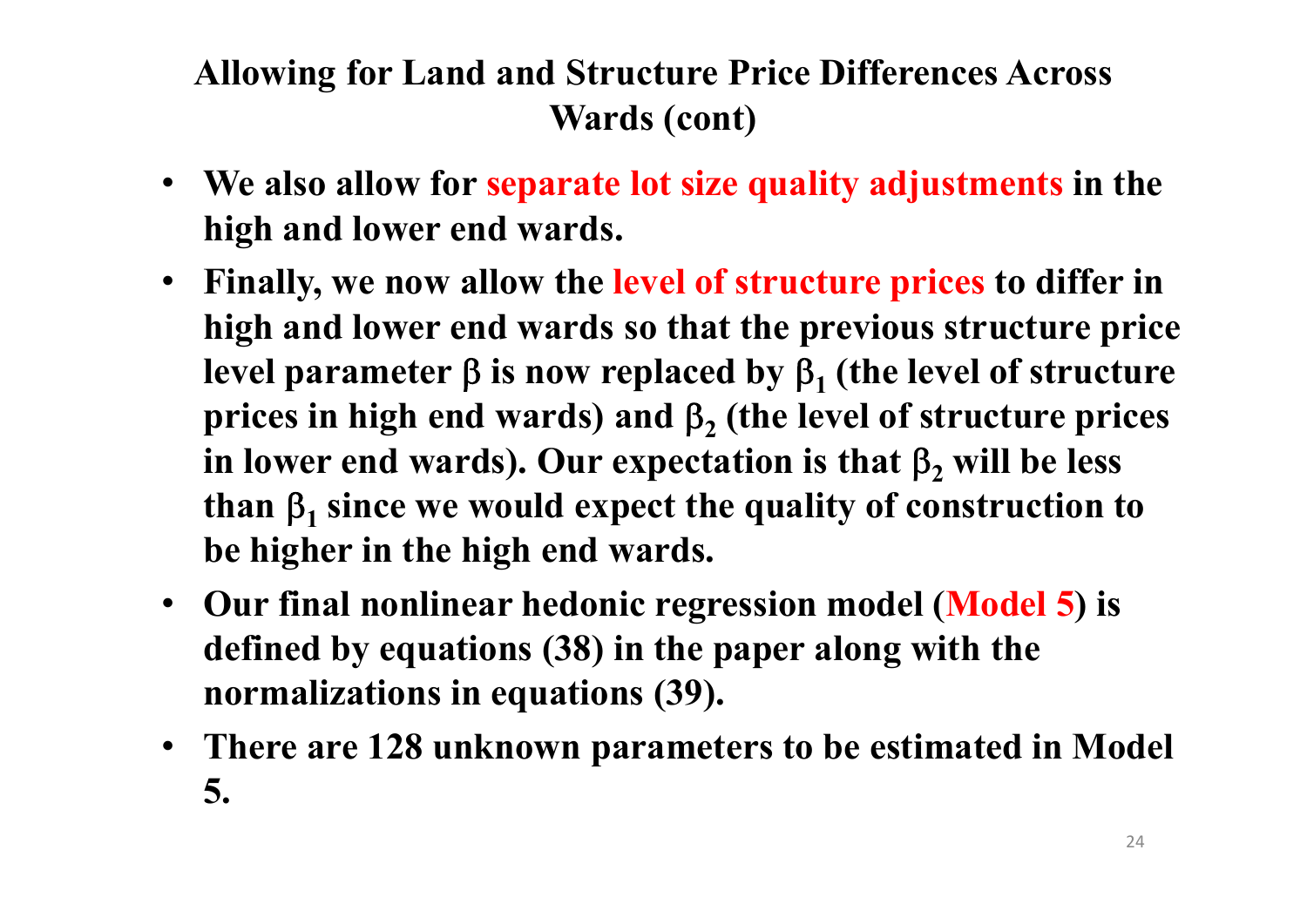#### **Allowing for Land and Structure Price Differences Across Wards: Results**

- **The R<sup>2</sup> for Model 5 was 0.8476 and the log likelihood was 8709.9, an increase of 106.0 over the Model 4 log likelihood.**
- **The resulting overall house price index P5, the overall land price PL5, the land price indexes for high and low end Wards, PL1 and PL2 respectively are plotted on Chart 5.**

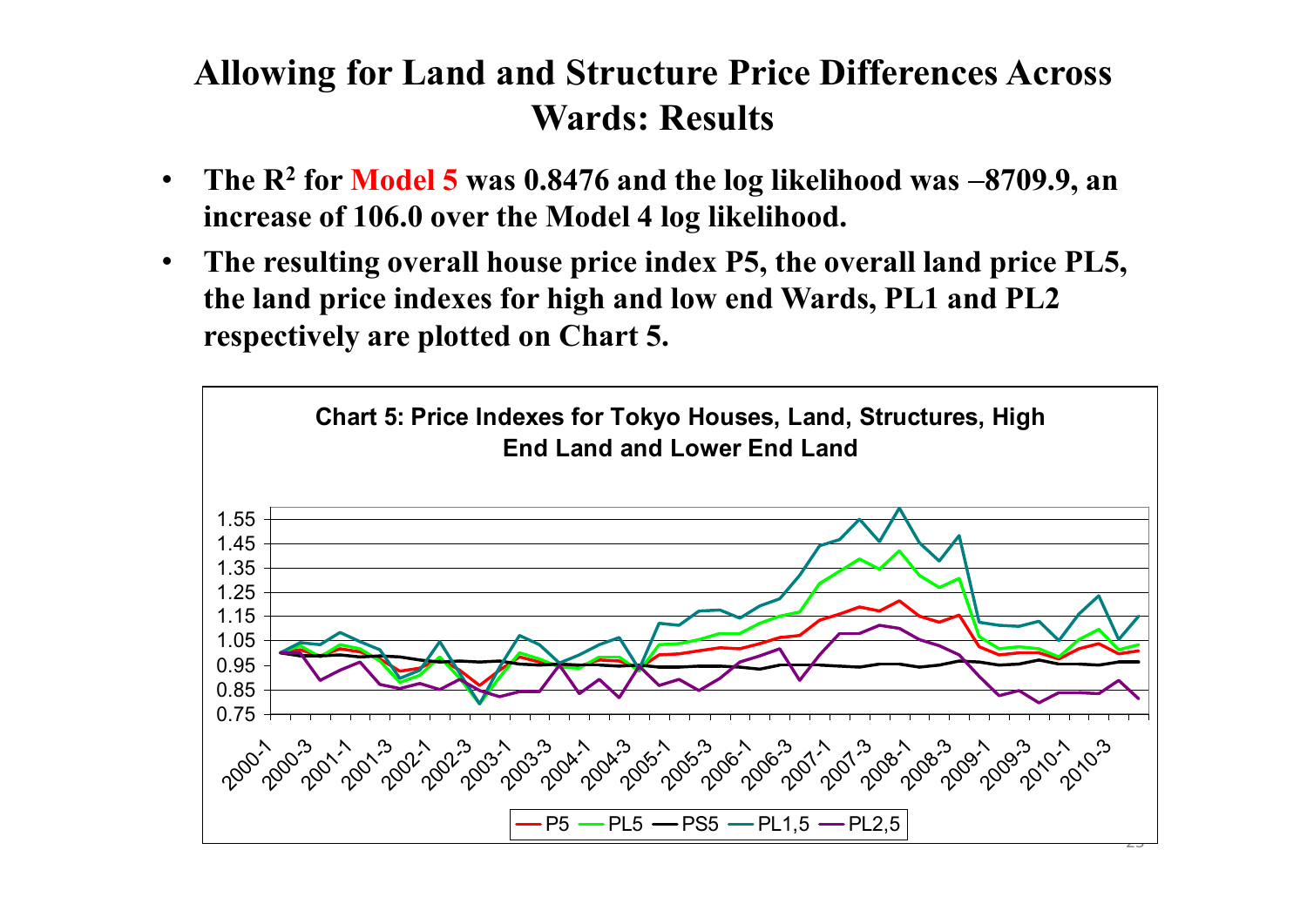#### **Allowing for Land and Structure Price Differences Across Wards: Results (cont)**

- **As expected, the pattern of land price movements is very different in the high and low end wards.**
- **Price movements have generally been higher and more** volatile in the more expensive wards; i.e.,  $P_{L1,5t}$  generally lies **above PL2,5t and PL1,5t has a higher variance than PL2,5t .**
- **However, it can also be seen from viewing Chart 5 that the overall land price index for Model 5, PL5t , is not that different from the land price indexes from Model 1.**
- **Thus information on the main important characteristics can get us pretty close to the "truth".**
- **We compare the Model 1 to Model 5 overall land price indexes in Chart 6 on the following slide.**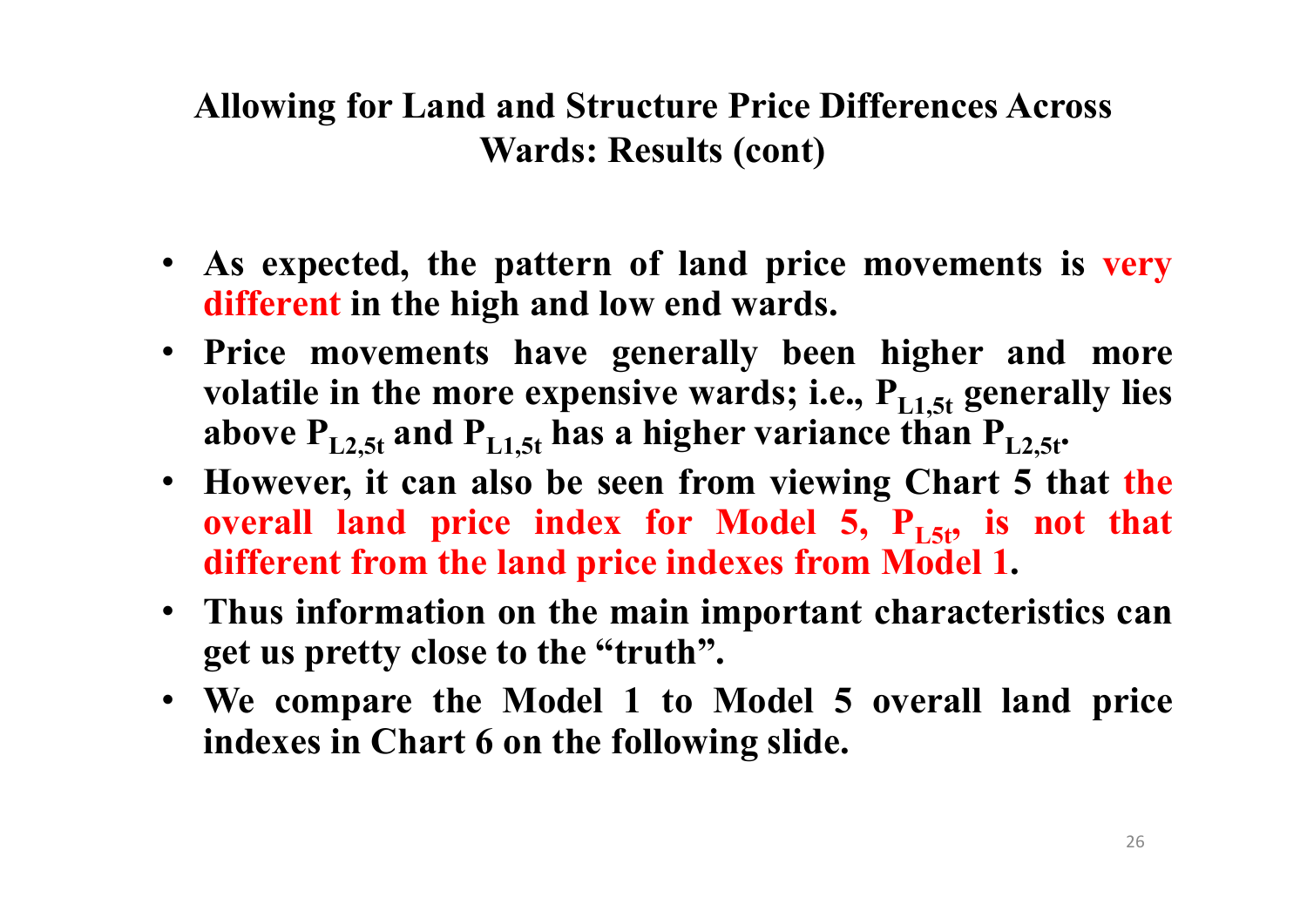**Comparison of Overall Land Price Indexes, Models 1-5**

• **It can be seen that the overall land price series for Models 1- 4, PL1t -PL4t , are generally quite close .The overall land price series for Model 5 drops a more substantial amount: about 3% on average from the other series.**

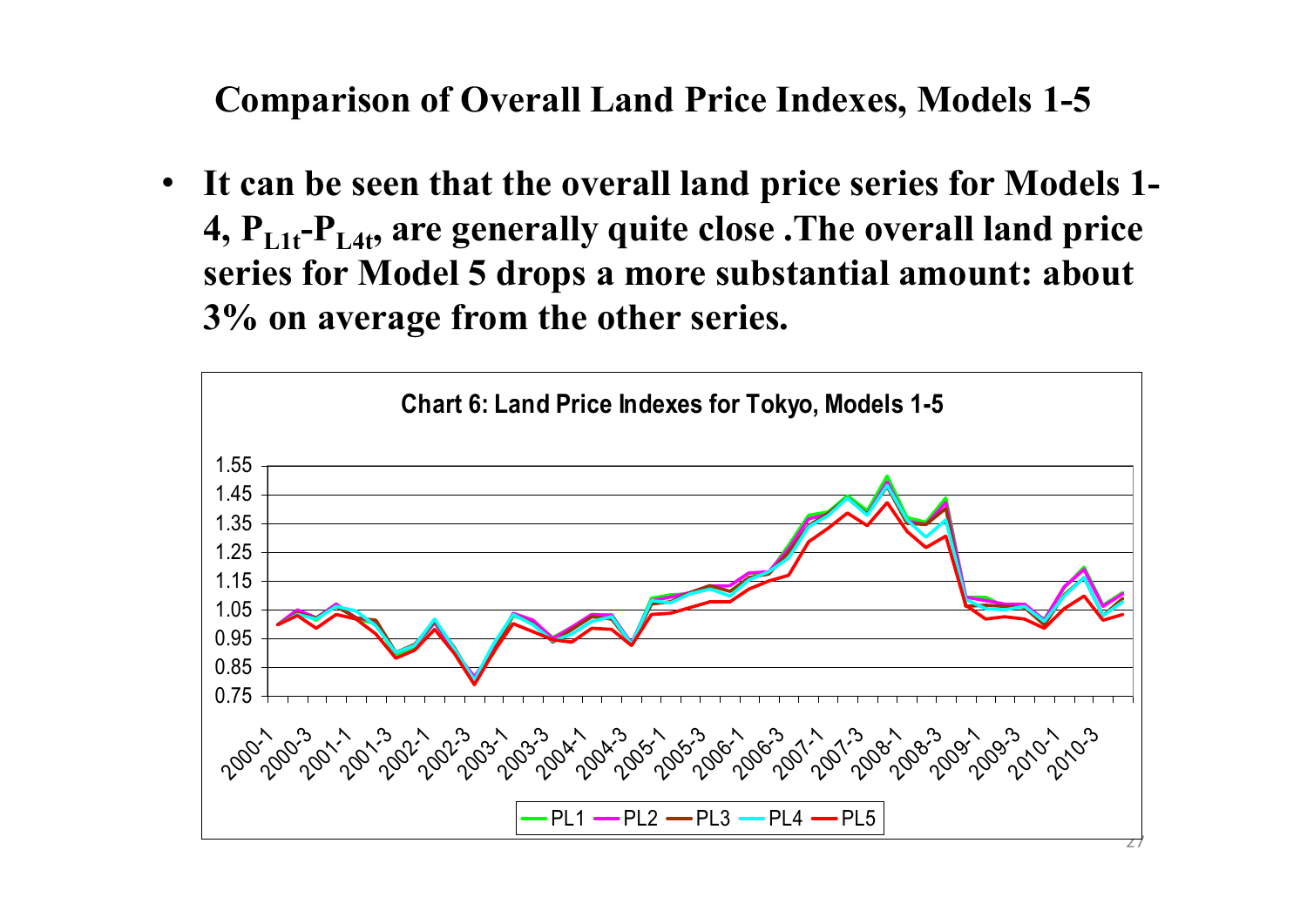**Comparison of Overall House Price Indexes, Models 1-5**

- **It is also useful to compare the overall house price indexes for Models 1-5 and this is done in Chart 7 below.**
- **The Model 5 overall house price index P5t is about 2% lower on average compared to the levels in the other Models.**